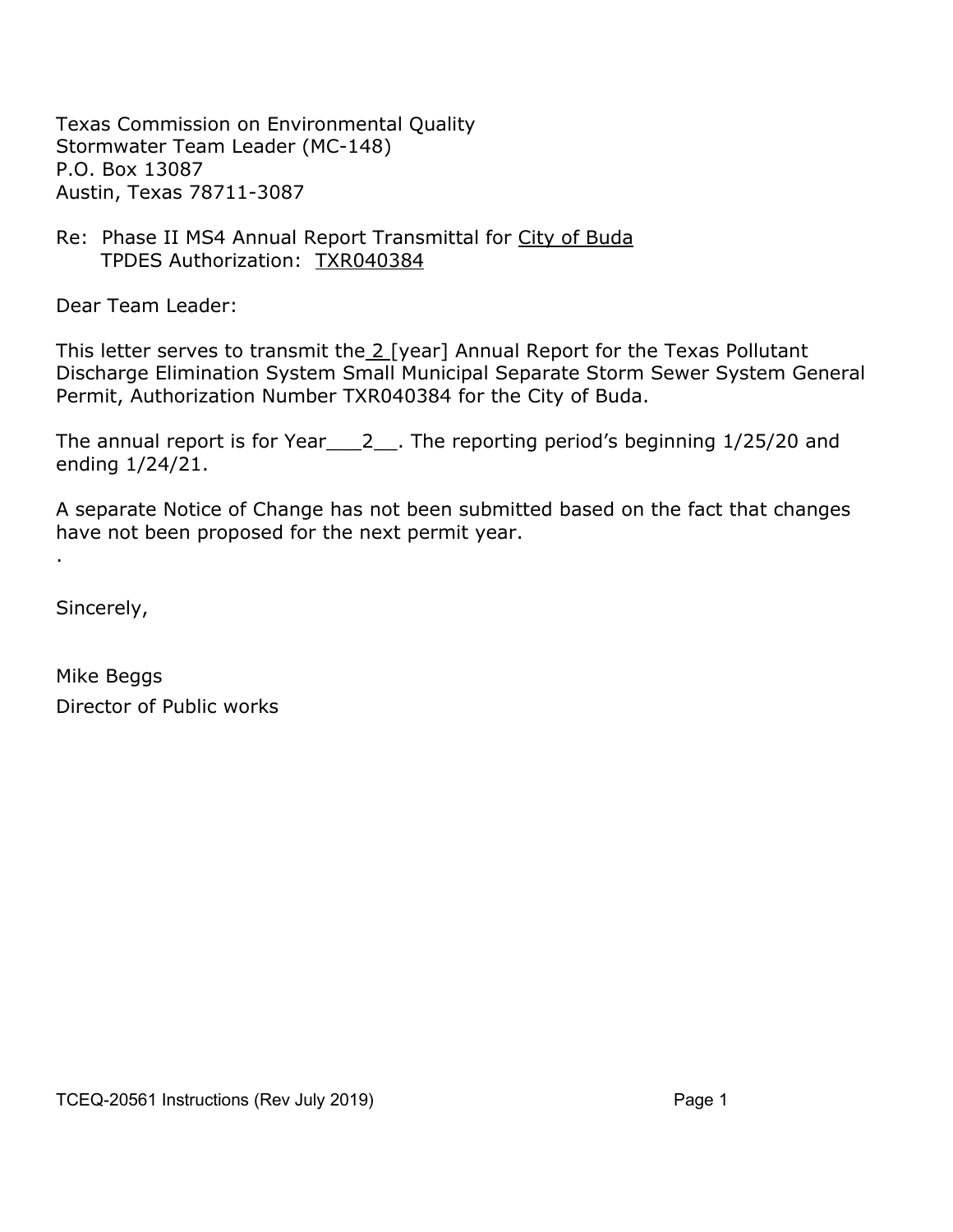# **Phase II (Small) MS4 Annual Report Form**

#### **TPDES General Permit Number TXR040000**

### **A. General Information**

Authorization Number: TXR040384 Reporting Year 2\_\_\_ Annual Reporting Year Option Selected by MS4: Permit Year: X Reporting period beginning date: 1/25/20 Reporting period end date: 1/24/21 MS4 Operator Level: 2\_\_\_\_\_\_\_ Name of MS4: City of Buda Contact Name: \_Mike Beggs \_\_\_\_\_Telephone Number: \_\_512-312-2876\_\_\_\_\_\_\_\_\_\_\_\_ Mailing Address: 405 E. Loop St. #100 Buda, Tx. 78610\_\_\_\_\_\_\_\_\_\_\_\_\_\_\_\_\_\_\_\_\_\_\_\_\_\_\_ E-mail Address: mbeggs@ci.buda.tx.us\_\_\_\_\_\_\_\_\_\_\_\_\_\_\_\_\_\_\_\_\_\_\_\_\_\_\_

A copy of the annual report was submitted to the TCEQ Region.

#### **B. Status of Compliance with the MS4 GP and SWMP**

1. Provide information on the status of complying with permit conditions: (TXR040000 Part IV.B.2)

|                                                                                                                                                    | <b>Yes</b> | <b>No</b> | <b>Explain</b> |
|----------------------------------------------------------------------------------------------------------------------------------------------------|------------|-----------|----------------|
| Permittee is currently in compliance with the<br>SWMP as submitted to and approved by the<br>TCEQ.                                                 | X          |           |                |
| Permittee is currently in compliance with<br>recordkeeping and reporting requirements.                                                             | X          |           |                |
| Permittee meets the eligibility requirements of the<br>permit (e.g., TMDL requirements, Edwards Aquifer<br>limitations, compliance history, etc.). | X          |           |                |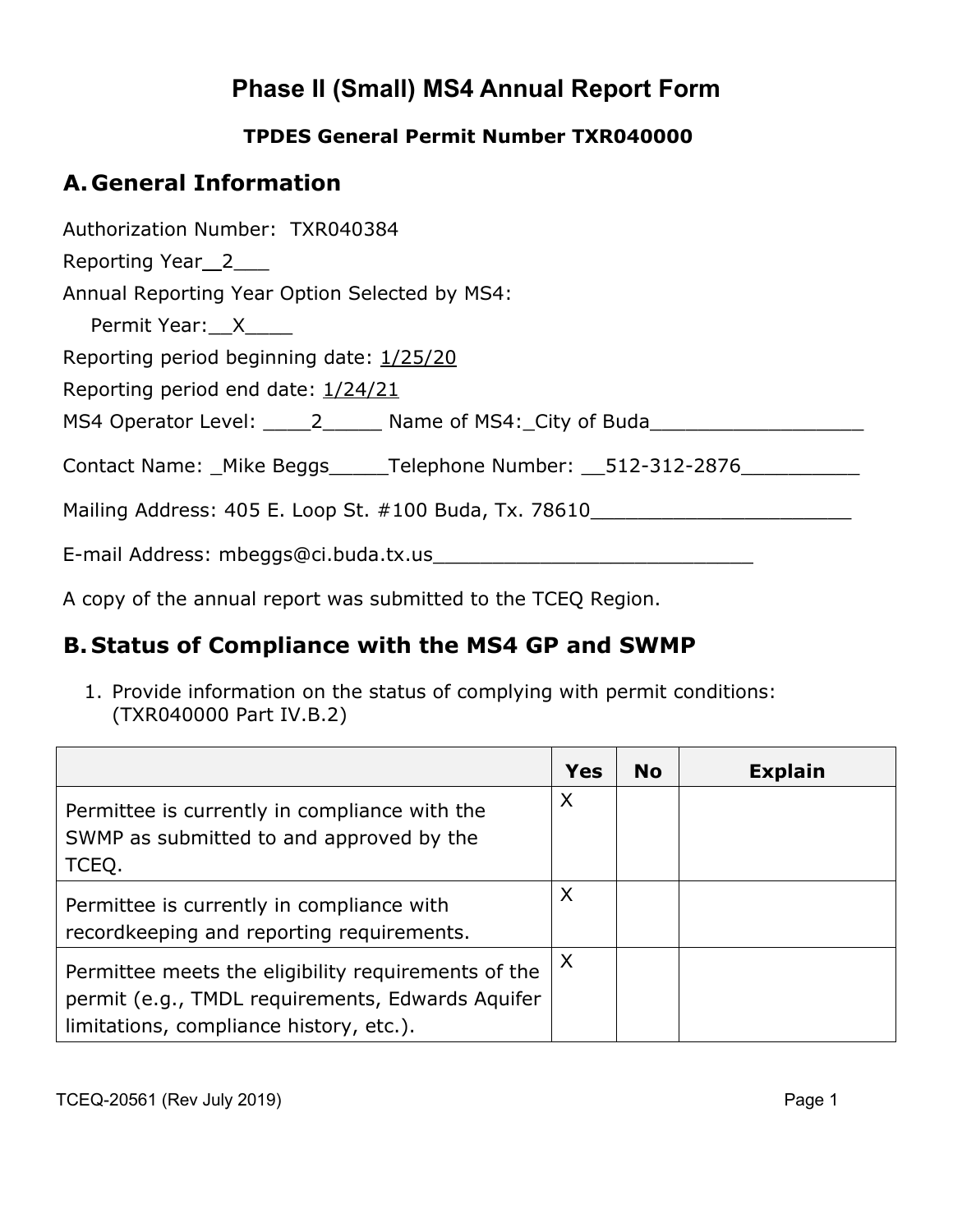| Permittee conducted an annual review of its<br>SWMP in conjunction with preparation of the<br>annual report |  |  |
|-------------------------------------------------------------------------------------------------------------|--|--|
|                                                                                                             |  |  |

2. Provide a general assessment of the appropriateness of the selected BMPs. You may use the table below to meet this requirement (**see Example 1 in instructions**):

| <b>BMP</b>                                                                                                                                                                                                                                             | <b>BMP is appropriate for reducing the discharge</b><br>of pollutants in stormwater (Answer Yes or<br>No and explain)                                               |
|--------------------------------------------------------------------------------------------------------------------------------------------------------------------------------------------------------------------------------------------------------|---------------------------------------------------------------------------------------------------------------------------------------------------------------------|
| <b>BMP 1.1a</b><br><b>Stormwater Website</b><br>Record and report the number<br>of Public Service<br>Announcements (PSAs) and<br>other materials presented.                                                                                            | Yes. (4) PSA's posted on website. Information on the Buda Citizen Academy<br>posted on website. SWMP annual report was added to the website.                        |
| Upload Annual Report within 3<br>months of submittal to TCEQ                                                                                                                                                                                           | Yes. Provides transparency to citizens and information on what is reported.                                                                                         |
| <b>BMP 1.1b</b><br>Stormwater Quality Messages<br>• Record and report the number<br>of messages published.<br>• Record and report the<br>number of public updates<br>provided through social media<br>and the number of<br>followers/hits on the page. | Yes. (12) Facebook public updates provided through social media with<br>18379 hits. And (6) Twitter public updates provided through social media<br>with 2798 hits. |
| <b>BMP 1.1c</b><br>Stormwater Pamphlets.<br>Evaluate if social media is a<br>more effective means of<br>reaching out to the public.<br>Dismiss pamphlets if social<br>media appears to be reaching a                                                   | Pamphlet discontinued.                                                                                                                                              |
|                                                                                                                                                                                                                                                        | larger audience.                                                                                                                                                    |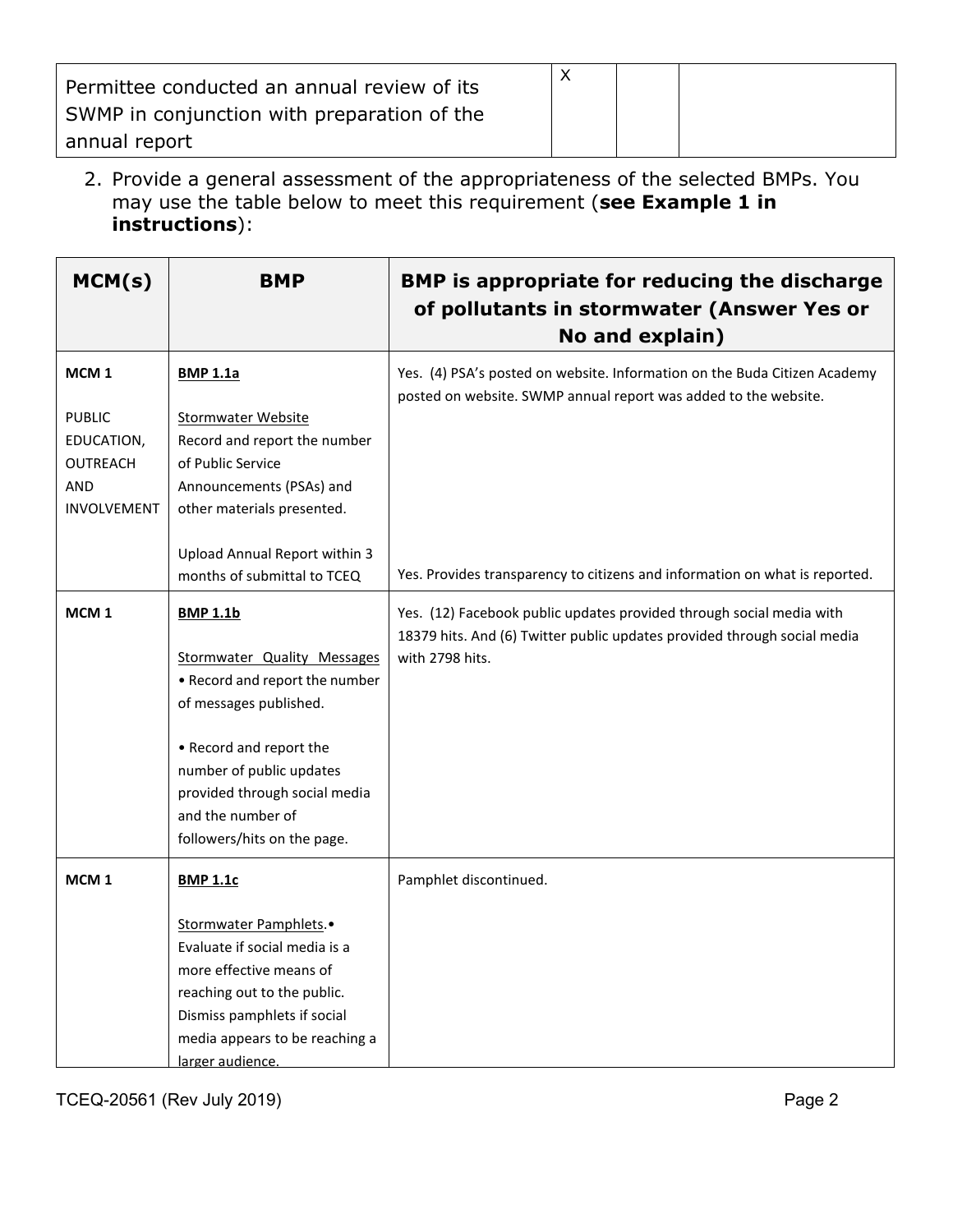| MCM <sub>1</sub> | <b>BMP 2</b><br><b>Storm Drain Marking</b><br>• Record and report the<br>number of inlets marked<br>annually.<br>• Record and report the areas<br>of new development that need<br>marking and if they were<br>planned for marking                              | Yes. (161) out of (716) inlet labels were replaced. All new development is<br>marked during construction.                                                                         |  |  |  |
|------------------|----------------------------------------------------------------------------------------------------------------------------------------------------------------------------------------------------------------------------------------------------------------|-----------------------------------------------------------------------------------------------------------------------------------------------------------------------------------|--|--|--|
| MCM <sub>1</sub> | <b>BMP3</b><br><b>Stormwater Quality Contact</b><br><b>Site</b><br>• Report the number of hits on<br><b>Stormwater Quality Contact</b><br>Site.<br>Document summery of<br>procedures for prioritization<br>and methods for responding to<br>violation reports. | Yes. Had (2) reports of Illicit Discharges and / or Spills.<br>See Appendix A                                                                                                     |  |  |  |
| MCM <sub>1</sub> | <b>BMP4</b><br>Pet Waste Bags<br>• Record the number of waste<br>bags replaced annually.<br>• Record and report if new<br>dispensers are added.                                                                                                                | Yes. An estimated 7,300 lbs. for dog waste were prevented from entering<br>the waterway. 29,200 bags used this year. 2 New waste stations were added<br>at the Garlic Creek Park. |  |  |  |
| MCM <sub>1</sub> | <b>BMP 5</b><br>Comply with State and Local<br><b>Public Notice Requirements.</b><br>• Record and report the<br>number of meetings and topics<br>annually.                                                                                                     | Due to COVID restraints no training classes were held this year.                                                                                                                  |  |  |  |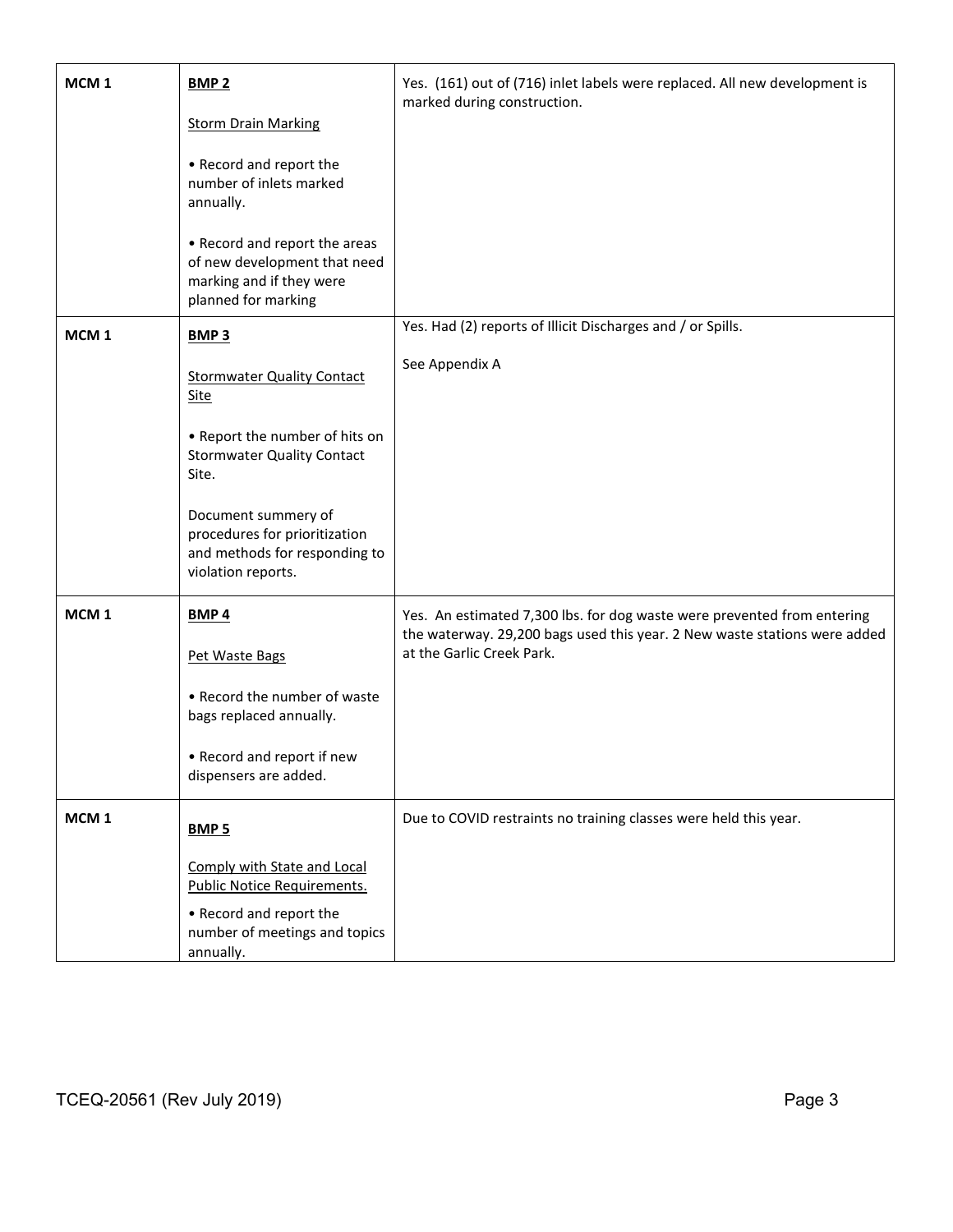| MCM <sub>2</sub>                                                                    | <b>BMP1</b>                                                                                                                                                                          | Yes. Map updated, (13) outfalls added and (23) curb inlets added.                                                              |  |  |  |
|-------------------------------------------------------------------------------------|--------------------------------------------------------------------------------------------------------------------------------------------------------------------------------------|--------------------------------------------------------------------------------------------------------------------------------|--|--|--|
| <b>ILLICIT</b><br><b>DISCHARGE</b><br><b>DETECTION</b><br>AND<br><b>ELIMINATION</b> | Update MS4 Storm Sewer<br>System map<br>Record and report the updated<br>MS4 map and number of<br>additional outfalls found, if<br>necessary.                                        |                                                                                                                                |  |  |  |
| MCM <sub>2</sub>                                                                    | <b>BMP 2</b><br><b>Illicit Discharge Ordinance</b><br>• Record the number of<br>ordinance violations and<br>compare with prior year to<br>assess ordinance and BMP<br>effectiveness. | Yes. Ordinance has been reviewed. No changes required. (10) ordinance<br>violations in 2019. (6) ordinance violations in 2020. |  |  |  |
| MCM <sub>2</sub>                                                                    | BMP <sub>3</sub>                                                                                                                                                                     | Due to COVID restraints no training classes were held this year.                                                               |  |  |  |
|                                                                                     | <b>MS4 Staff Training</b><br>Document the number of<br>IDDE training classes<br>provided on illicit discharge<br>and elimination and the<br>names/number of staff<br>participating.  |                                                                                                                                |  |  |  |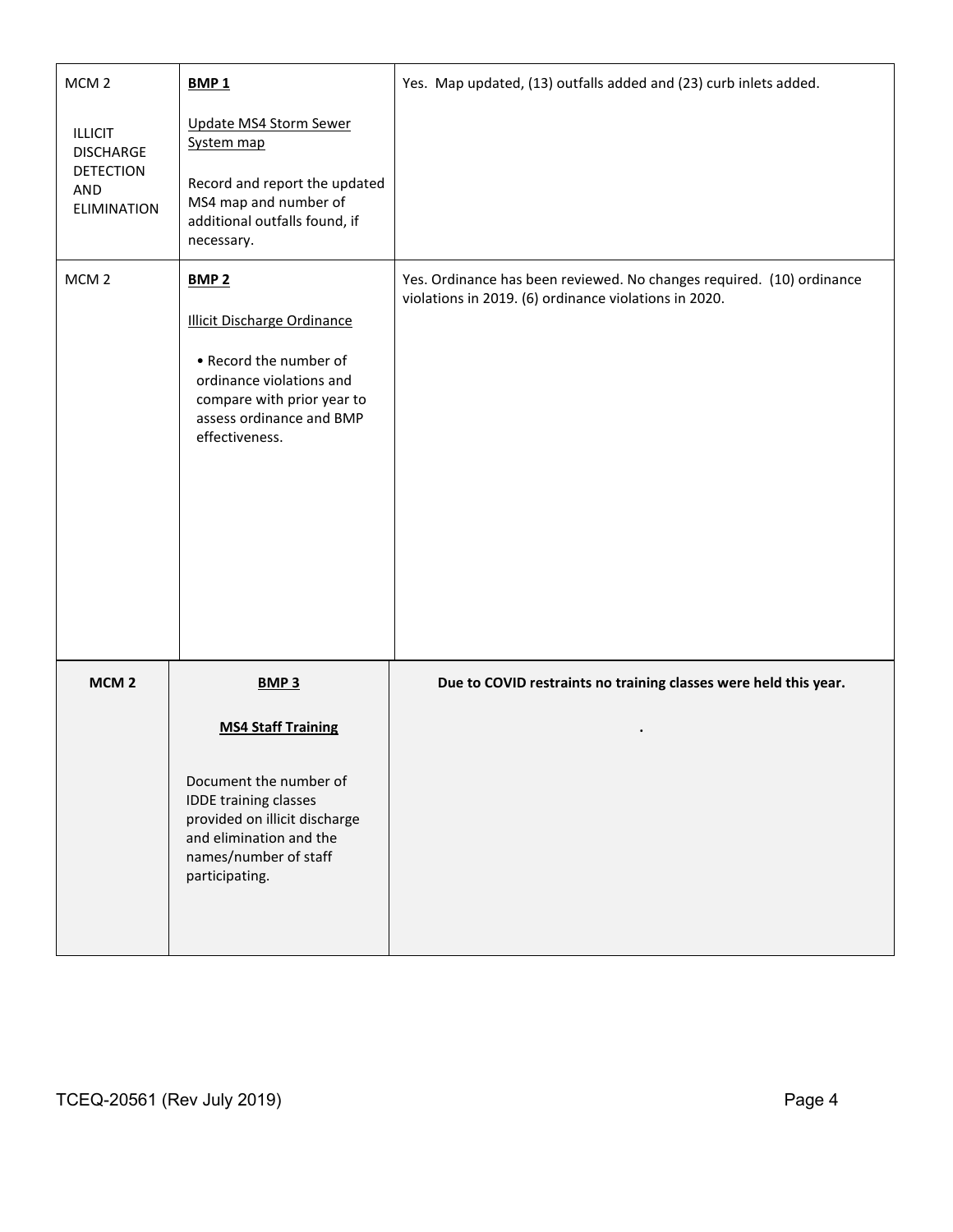| MCM <sub>2</sub> | BMP <sub>4</sub>                                                                                                                                                                                                                                                                                               | Yes. Had (2) reports of Illicit Discharges and / or Spills.                                                                                |
|------------------|----------------------------------------------------------------------------------------------------------------------------------------------------------------------------------------------------------------------------------------------------------------------------------------------------------------|--------------------------------------------------------------------------------------------------------------------------------------------|
|                  | <b>Public Reporting of Illicit</b><br>Discharges and Spills<br>Continue updates on<br>data/database.<br>• Record and report<br>$\bullet$<br>the number of illicit<br>discharge related calls.                                                                                                                  |                                                                                                                                            |
| MCM <sub>2</sub> | <b>BMP 5</b><br><b>Complaint Inspections</b><br>Adopt procedures.<br>٠<br>Record and Report<br>$\bullet$<br>the number of<br>complaints<br>investigated annually.                                                                                                                                              | Procedures adopted.<br>Had (2) reports of Illicit Discharges and /<br>Yes.<br>or Spills.                                                   |
| MCM <sub>2</sub> | BMP <sub>6</sub><br>Program to Detect and<br><b>Address Illicit Discharges</b><br>Report number of outfalls<br>screened/visually inspected<br>and identified areas with the<br>highest potential of<br>generating illicit discharges.<br>Adopt changes to protection<br>and elimination procedures, if<br>any. | Yes. No changes to the detection and elimination procedures were found to<br>be necessary. 37 outfalls screened and/or visually inspected. |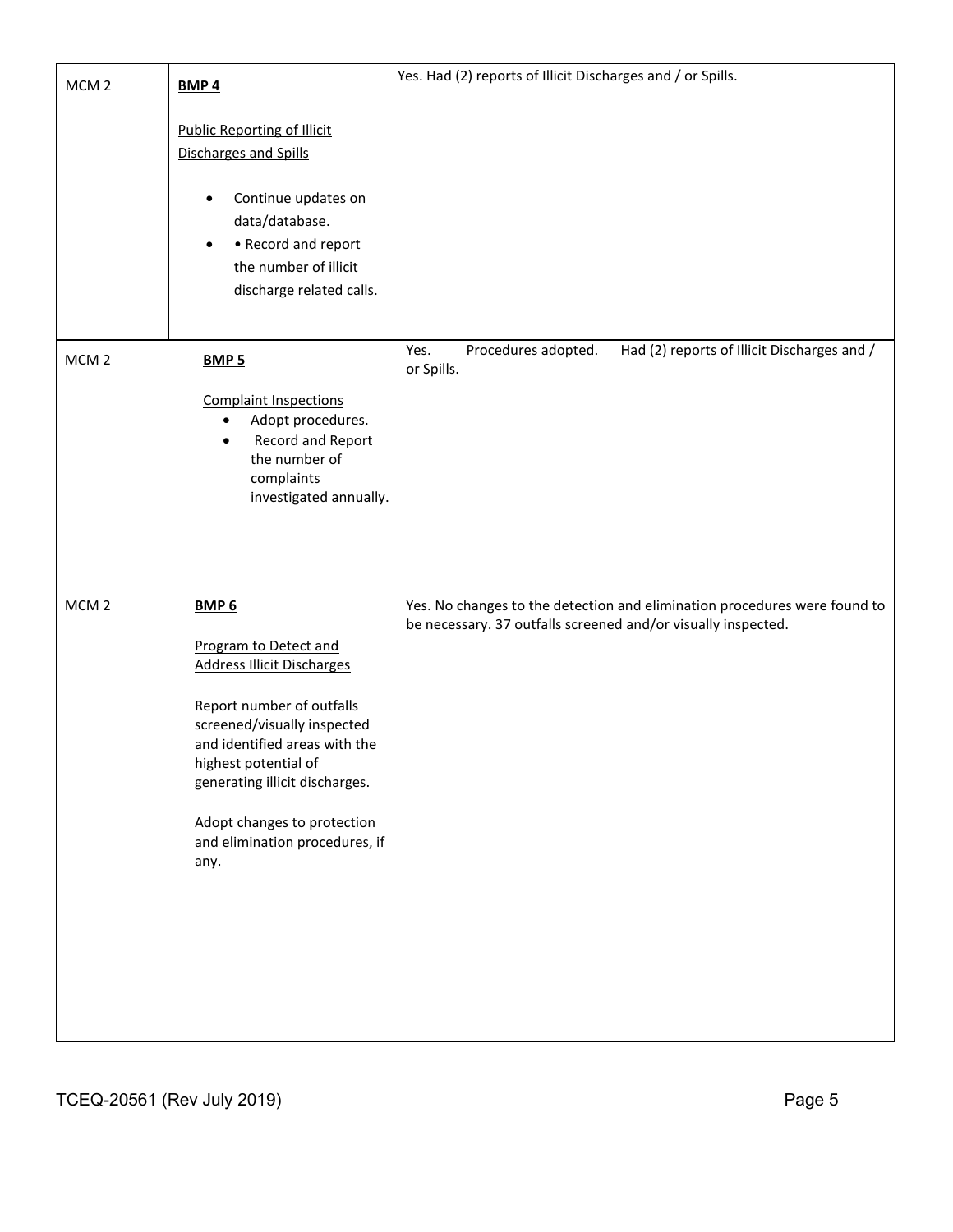| MCM <sub>2</sub>                                                                            | <b>BMP7</b>                                                                                                                                                                                                                                                                                                        | Yes. No defective system found to date.                                                                                                                                                                                                                                                                                         |  |  |  |
|---------------------------------------------------------------------------------------------|--------------------------------------------------------------------------------------------------------------------------------------------------------------------------------------------------------------------------------------------------------------------------------------------------------------------|---------------------------------------------------------------------------------------------------------------------------------------------------------------------------------------------------------------------------------------------------------------------------------------------------------------------------------|--|--|--|
|                                                                                             | Procedures to Prevent and<br><b>Correct Leaking On-Site</b><br><b>Sewage Disposal Systems</b><br>Adopt procedures and report<br>the number of leaking on-site<br>sewage disposal systems.                                                                                                                          |                                                                                                                                                                                                                                                                                                                                 |  |  |  |
| MCM3<br><b>CONSTRUCTION</b><br><b>SITE</b><br><b>STORMWATER</b><br><b>RUNOFF</b><br>CONTROL | BMP <sub>1</sub><br><b>Construction Site Stormwater</b><br><b>Runoff Control Ordinance</b><br>Evaluate, revise, and<br>adopt ordinance<br>changes, if necessary.<br>Record and report<br>the number of<br>ordinance violations<br>and compare with<br>prior years to assess<br>ordinance and BMP<br>effectiveness. | Yes. Ordinance has been reviewed. No changes required. (74)<br>Construction sites inspected, (13) of sites cited for non-compliance.<br>(2) Sites required enforcement actions.<br>Compared to last year, (84) Construction sites inspected, (11) of sites<br>cited for non-compliance. (1) Sites required enforcement actions. |  |  |  |
| MCM3                                                                                        | BMP <sub>2</sub><br>Review/Implement<br><b>Construction Plan Review</b><br><b>Procedures</b><br>• Record and report the<br>number of plans reviewed<br>annually.                                                                                                                                                   | Yes. A total of (31) construction plans were reviewed so that potential<br>water quality impacts are considered.                                                                                                                                                                                                                |  |  |  |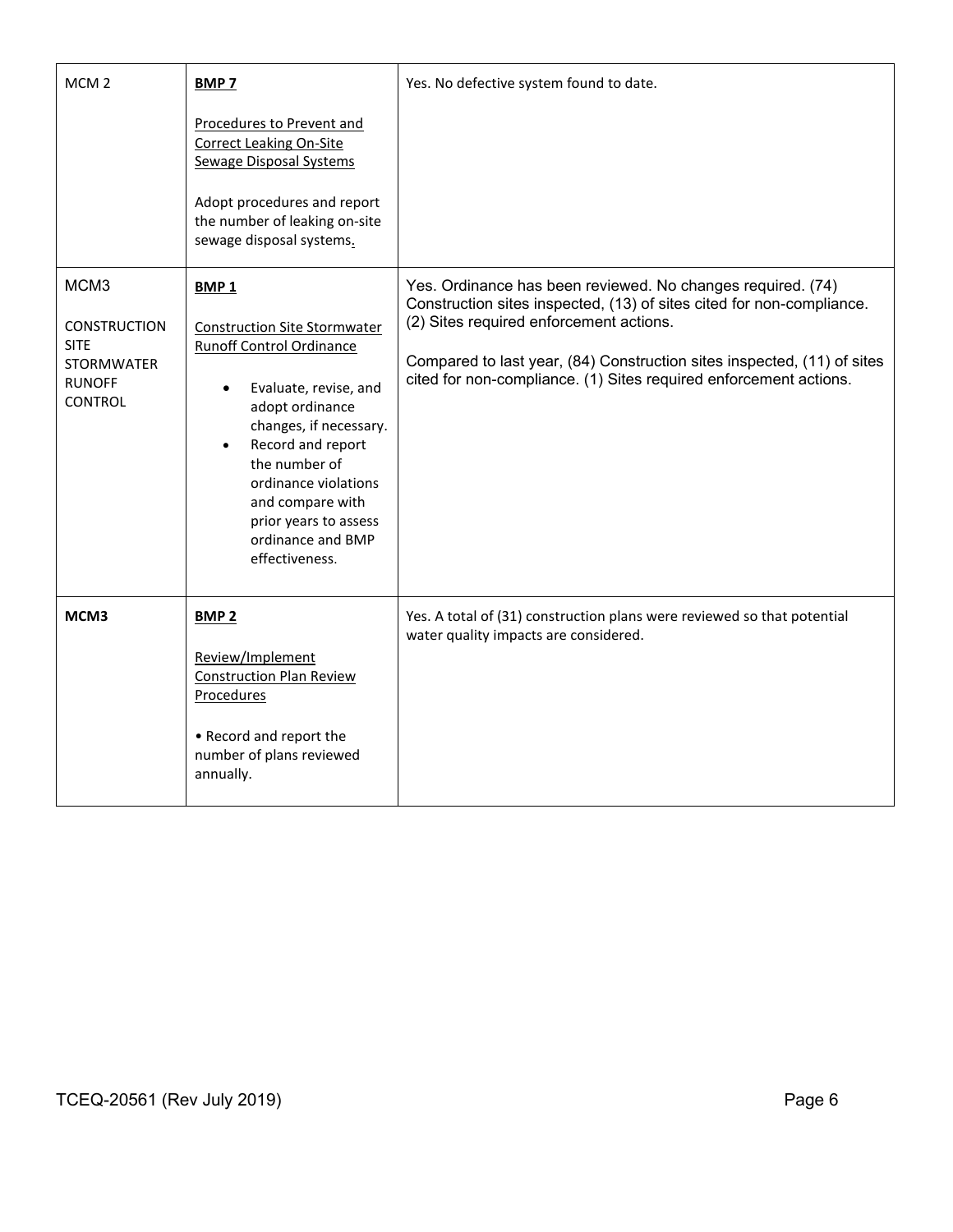| MCM3 | <b>BMP 3</b><br>Review/Implement<br><b>Construction Inspection</b><br><b>Procedures</b><br>• Record and report any<br>changes to existing inspection<br>procedures.<br>• Record and report the<br>number of sites visited and<br>number of enforcement<br>proceedings.<br>• Record and report the | Yes. No changes made to inspection procedure. (74) Construction sites<br>inspected, (13) of sites cited for non-compliance. (2) Sites required<br>enforcement actions.                     |
|------|---------------------------------------------------------------------------------------------------------------------------------------------------------------------------------------------------------------------------------------------------------------------------------------------------|--------------------------------------------------------------------------------------------------------------------------------------------------------------------------------------------|
|      | number of sites cited for non-<br>compliance and the number of<br>sites that required<br>enforcement actions.                                                                                                                                                                                     |                                                                                                                                                                                            |
| MCM3 | BMP <sub>4</sub><br><b>MS4 Staff Training</b><br>Document the number of<br>training classes provided on<br>construction site stormwater<br>runoff control and the<br>names/number of staff<br>participating.                                                                                      | Yes. One training class provided by the National Stormwater Center on<br>construction site stormwater runoff control with 2 staff participating. Staff<br>obtained a 5-year certification. |
| MCM3 | BMP <sub>5</sub><br><b>Establish Procedures for</b><br>Information Submitted by the<br><b>Public</b><br>Adopt procedures.<br>٠<br>Record and report<br>the number of<br>submissions to the<br><b>Stormwater Quality</b><br>Contact site.                                                          | Yes. Had 2 submissions related to stormwater issues at construction sites.                                                                                                                 |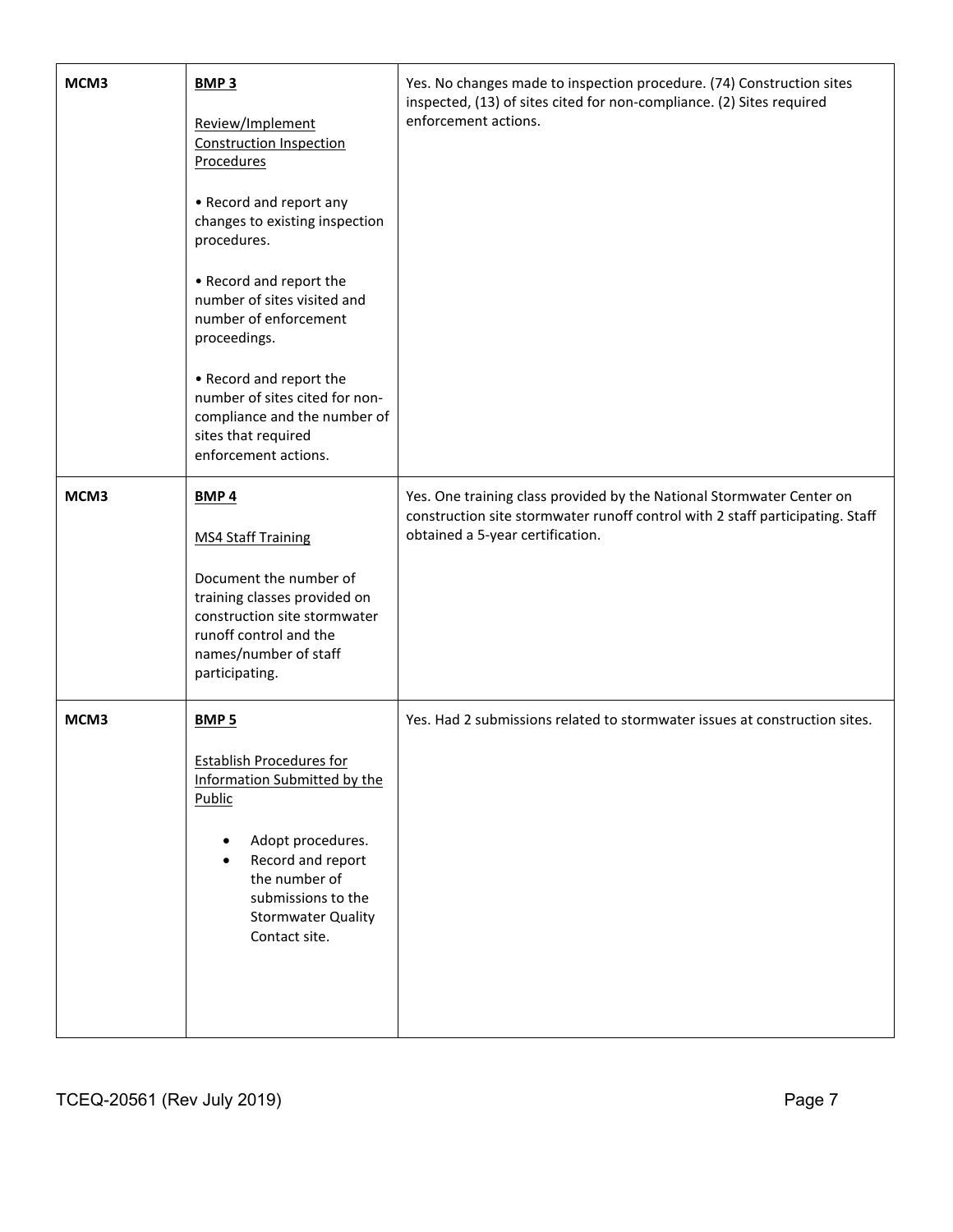| MCM4<br>POST-<br><b>CONSTRUCTION</b><br><b>STORMWATER</b><br>MANAGEMENT<br>IN NEW<br><b>DEVELOPMENT</b><br><b>AND</b><br>REDEVELOPMENT | <b>BMP1</b><br><b>Post-Construction Stormwater</b><br><b>Runoff Control Ordinance</b><br>• Revise, update, and adopt<br>the revised post-construction<br>stormwater runoff control<br>ordinance, if necessary.           | Yes. The Unified Development Code (UDC) governs the post-construction<br>storm water runoff controls. The City Council originally adopted the UDC by<br>ordinance in December 2002. Modifications to the controls have not been<br>necessary since that time because the UDC adopted the City of Austin<br>Criteria Manuals and the modifications made by the City of Austin to their<br>manuals have been sufficient for the City of Buda's purposes.<br>The City did not pursue adoption for any new ordinances or revision of the<br>existing ordinances. |
|----------------------------------------------------------------------------------------------------------------------------------------|--------------------------------------------------------------------------------------------------------------------------------------------------------------------------------------------------------------------------|--------------------------------------------------------------------------------------------------------------------------------------------------------------------------------------------------------------------------------------------------------------------------------------------------------------------------------------------------------------------------------------------------------------------------------------------------------------------------------------------------------------------------------------------------------------|
| MCM4                                                                                                                                   | <b>BMP2</b><br>Develop and Implement Post-<br>Construction Structural and<br>Non-structural BMPs<br>• Record and report the BMP<br>evaluation process.<br>• Adopt the selected<br>structural and non-structural<br>BMPs. | Yes. No changes to the UDC have been made this year.                                                                                                                                                                                                                                                                                                                                                                                                                                                                                                         |
| MCM <sub>5</sub><br>POLLUTION<br>PREVENTION<br>AND GOOD<br><b>HOUSEKEEPING</b><br><b>FOR MUNICIPAL</b><br><b>OPERATIONS</b>            | BMP <sub>1</sub><br><b>Inventory of Permittee Owned</b><br><b>Facilities and Controls</b><br>• Document the creation of<br>the inventory and the initial<br>findings.<br>• Report all permit numbers.                    | Yes. The inventory will help identify the need for stormwater management<br>BMPs at each facility and an implementation plan for the effective<br>management of the BMPs. An ASR Well was added this year Permit<br>#5R2100051.                                                                                                                                                                                                                                                                                                                              |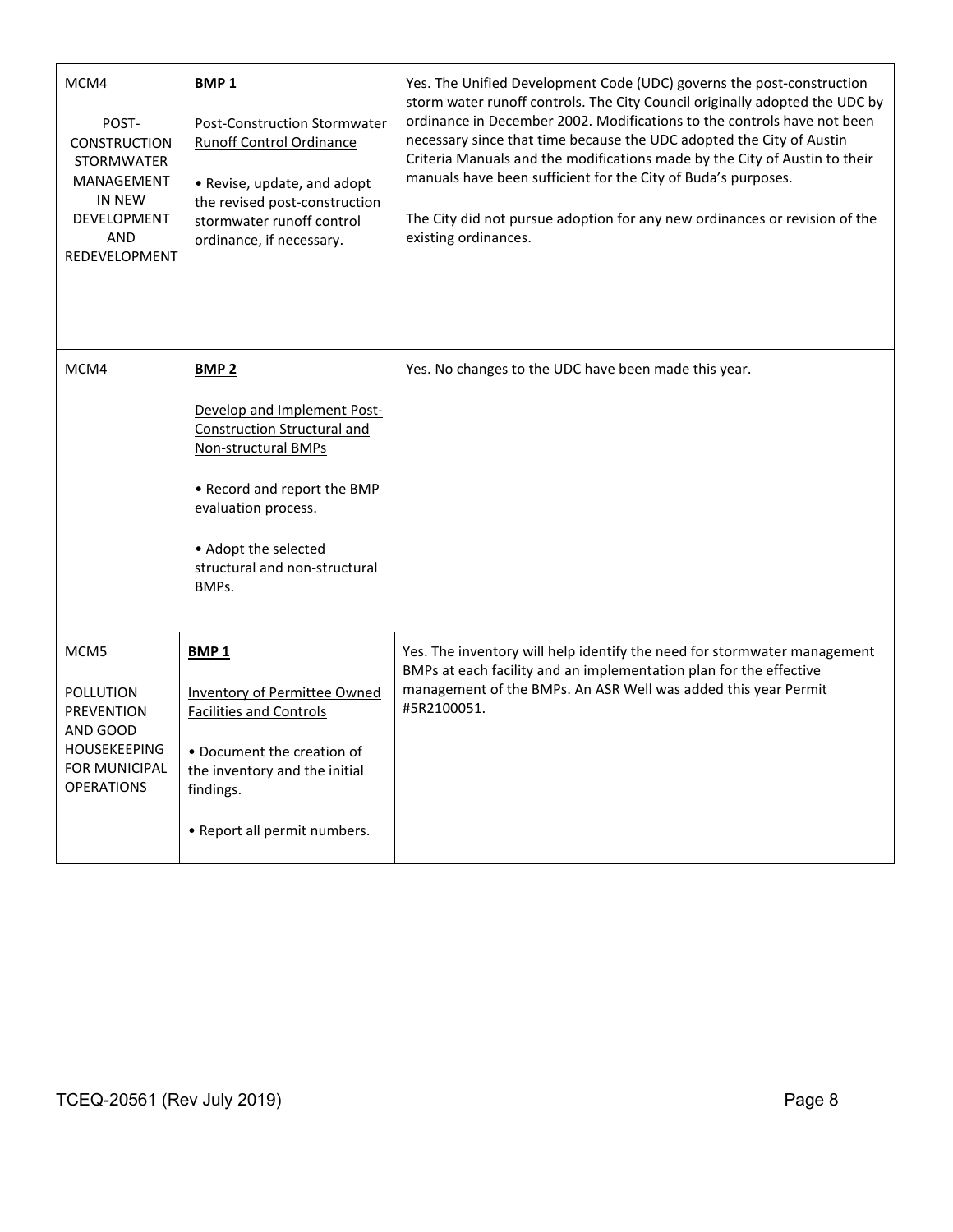| MCM5             | <b>BMP 2</b><br><b>Structural Control and</b><br>Maintenance Program<br>• Record and report the list of<br>all municipal activities to be<br>included.<br>• Adopt the O&M program.                                                          | Yes. Will help to prevent or reduce pollutant run-off from municipal<br>operation into the storm sewer system.<br>The operations to be included in this process shall include:<br>park and open space maintenance,<br>$\bullet$<br>street maintenance,<br>$\bullet$<br>vehicle and equipment maintenance and storage yards,<br>$\bullet$<br>Structural control maintenance for BMPs. |  |  |  |
|------------------|---------------------------------------------------------------------------------------------------------------------------------------------------------------------------------------------------------------------------------------------|--------------------------------------------------------------------------------------------------------------------------------------------------------------------------------------------------------------------------------------------------------------------------------------------------------------------------------------------------------------------------------------|--|--|--|
| MCM <sub>5</sub> | <b>BMP3</b><br><b>Municipal Operations and</b><br><b>Facility Survey</b><br>• Complete the municipal<br>operations and facility survey.<br>Report the number of facilities<br>survey and compare to the<br>total number of City facilities. | Yes. 68 out of 68 facilities survey.                                                                                                                                                                                                                                                                                                                                                 |  |  |  |
| MCM <sub>5</sub> | <b>BMP4</b><br>Disposal of Waste Material<br>· Develop a waste disposal<br>program.<br>• Adopt the waste disposal<br>program.                                                                                                               | Yes. Adopted the waste disposal program.                                                                                                                                                                                                                                                                                                                                             |  |  |  |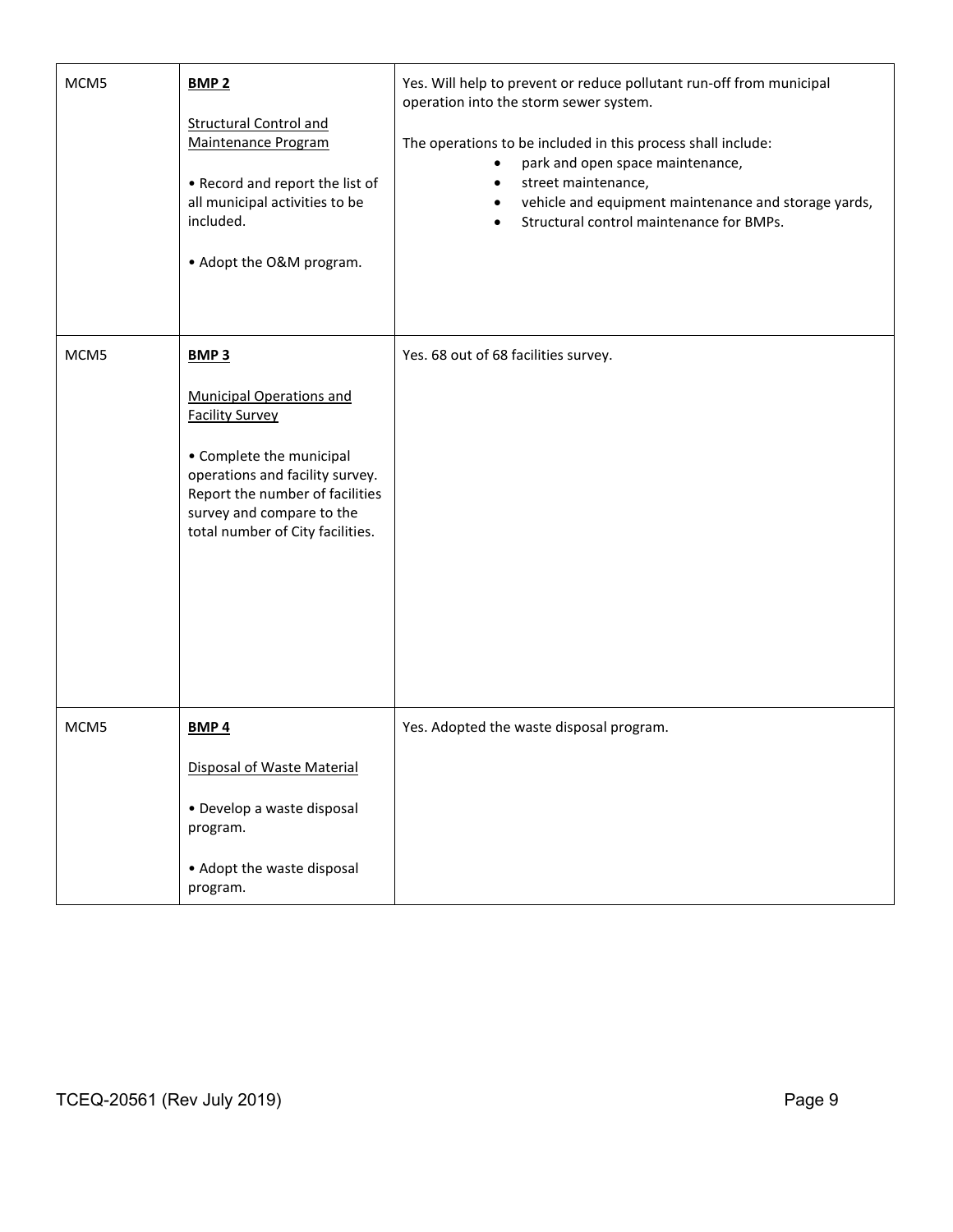| MCM <sub>5</sub> | <b>BMP 5</b>                                                                                                                                                   | Yes. City of Buda has no lawn contractors on contract currently. |  |  |  |
|------------------|----------------------------------------------------------------------------------------------------------------------------------------------------------------|------------------------------------------------------------------|--|--|--|
|                  | <b>Contractor Requirements and</b><br>Oversight                                                                                                                |                                                                  |  |  |  |
|                  | • Record and report the<br>number of landscaping<br>contracts that follow the City<br>adopted stormwater quality<br>BMPs.                                      |                                                                  |  |  |  |
|                  | • Require new contracts adopt                                                                                                                                  |                                                                  |  |  |  |
| MCM <sub>5</sub> | <b>BMP 6</b>                                                                                                                                                   | Due to COVID restraints no training classes were held this year. |  |  |  |
|                  | <b>Employee Training Program</b>                                                                                                                               |                                                                  |  |  |  |
|                  | Document the number of<br>training classes provided on<br>good housekeeping and<br>pollution prevention and the<br>names and number of staff<br>participating. |                                                                  |  |  |  |
|                  |                                                                                                                                                                |                                                                  |  |  |  |
|                  |                                                                                                                                                                |                                                                  |  |  |  |

3. Describe progress towards achieving the goal of reducing the discharge of pollutants to the MEP. If no progress was made or the BMP did not result in a reduction in pollutants, provide an explanation. Use the table below to meet this requirement (**see Example 2 in instructions**):

| <b>MCM</b> | <b>BMP</b> |                    | <b>Information</b><br><b>Used</b>      | Quantity |   | <b>Units</b> |      |           | Does the BMP Demonstrate<br>a Direct Reduction in<br><b>Pollutants? (Answer Yes or</b><br>No and explain)                                                 |
|------------|------------|--------------------|----------------------------------------|----------|---|--------------|------|-----------|-----------------------------------------------------------------------------------------------------------------------------------------------------------|
|            |            | Stormwater Website | <b>Public Service</b><br>Announcements |          | 4 |              | ents | Announcem | No. Though this BMP does not result in a<br>direct reduction of pollutants, educating<br>the citizens will eventually reduce litter,<br>hence pollutants. |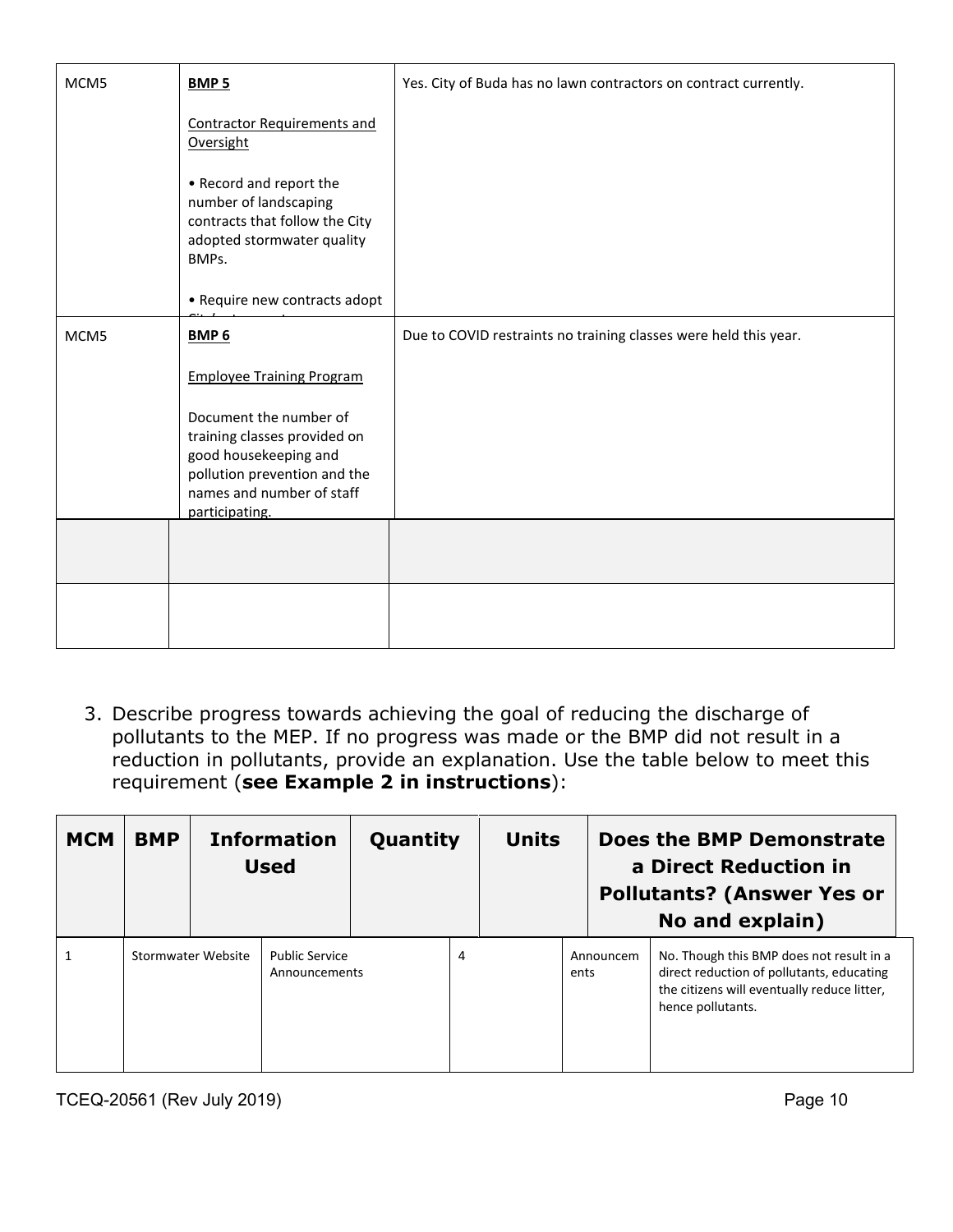| 1            | <b>Stormwater Website</b>                                    | Provide public access to the<br>City SWMP and Annual<br>Reports.                                                                                             | 1                                                                                                          | Post                   | No. Though this BMP does not result in a<br>direct reduction of pollutants, educating<br>the citizens will eventually reduce litter,<br>hence pollutants.      |
|--------------|--------------------------------------------------------------|--------------------------------------------------------------------------------------------------------------------------------------------------------------|------------------------------------------------------------------------------------------------------------|------------------------|----------------------------------------------------------------------------------------------------------------------------------------------------------------|
| 1            | <b>Stormwater Quality</b><br><b>Messages</b>                 | Adopt a social media platform                                                                                                                                | (12) Facebook,<br>(6) Twitter<br>public updates<br>provided<br>through social<br>media with<br>21,177 hits | Post                   | No. Though this BMP does not result in a<br>direct reduction of pollutants, educating<br>the citizens will eventually reduce litter,<br>hence pollutants.      |
| $\mathbf{1}$ | <b>Storm Drain Marking</b>                                   | Require all new construction<br>to include markers for storm<br>drain inlets.                                                                                | 161                                                                                                        | Inlets                 | Yes. By marking all inlets this will inform<br>the public to not dump pollutants down<br>the inlets, thereby reducing pollutants.                              |
| 1            | <b>Stormwater Quality</b><br><b>Contact Site</b>             | Continue tracking procedures<br>for stormwater polluter<br>reports                                                                                           | $\overline{2}$                                                                                             | Report                 | Yes. When illicit discharges are reported,<br>immediate action can be taken to remove<br>the pollutant and track the source.                                   |
| 1            | Pet Waste Bags                                               | Resupply pet waste bag<br>dispensers                                                                                                                         | 29,200                                                                                                     | Pet waste<br>bags      | Yes. By resupplying the waste bags, this<br>will reduce the amount of pet waste<br>deposited in the parks.                                                     |
| 1            | <b>Pet Waste Stations</b>                                    | Evaluate need for additional<br>dispensers annually.                                                                                                         | $\overline{2}$                                                                                             | <b>New</b><br>Stations | Yes, by providing more station, this will<br>provide more opportunities for pet<br>owners, thereby reducing the amount of<br>pet waste deposited in the parks. |
| 1            | Comply with State<br>and Local Public<br>Notice Requirements | Provide required notice to all<br>public meetings and adoption<br>of new or modified<br>ordinances as part of the<br>planning and implementation<br>of SWMP. | 0                                                                                                          | Public<br>Meeting      | No. Though this BMP does not result in a<br>direct reduction of pollutants, educating<br>the citizens will eventually reduce litter,<br>hence pollutants.      |
| 2            | Update MS4 Storm<br>Sewer System map                         | The City of Buda will update<br>the MS4 map, detailing the<br>location of major stormwater<br>conveyances within the city                                    | $\mathbf{1}$                                                                                               | Map                    | Yes. When illicit discharges are reported,<br>immediate action can be taken to remove<br>the pollutant and track the source.                                   |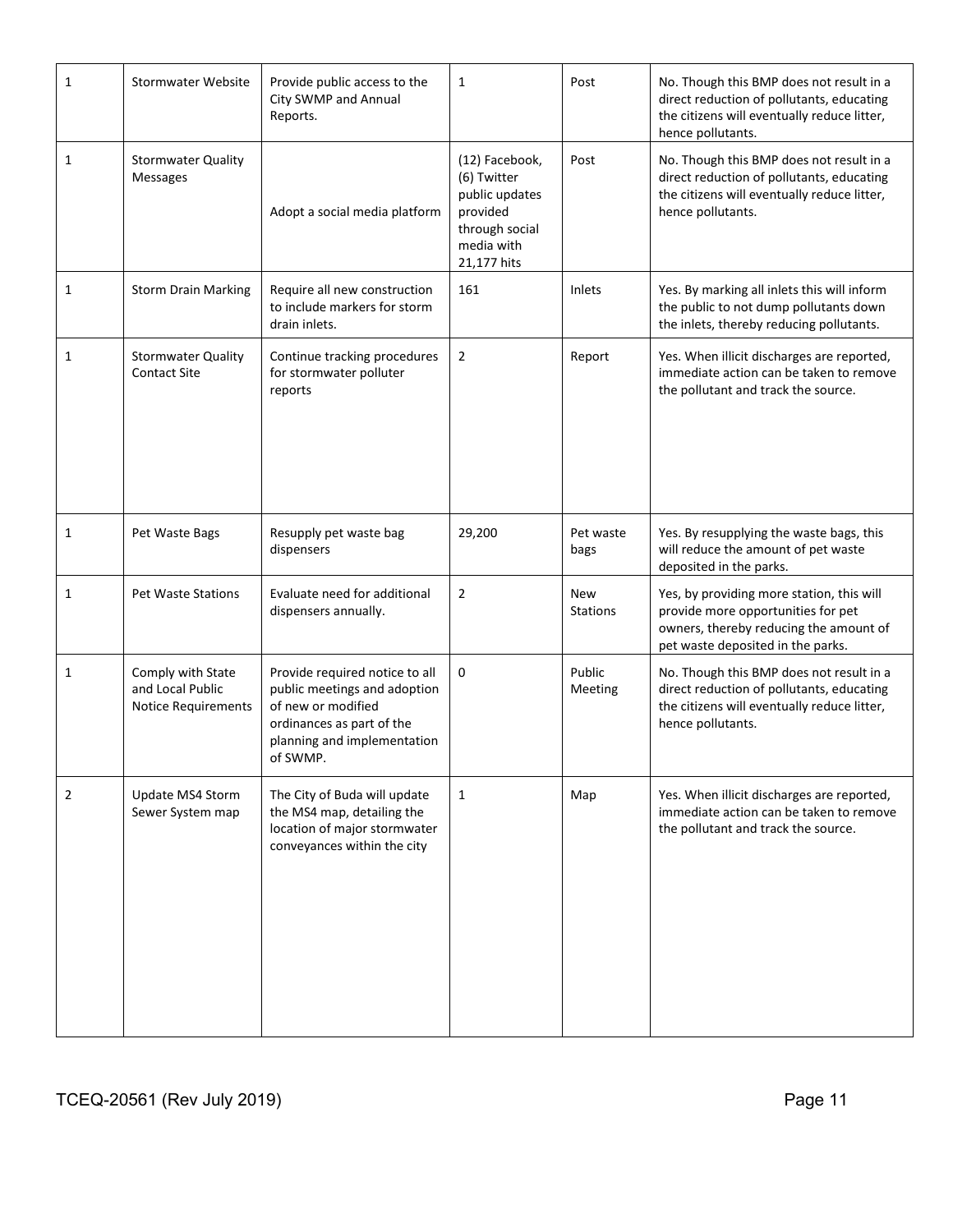| $\overline{2}$ | <b>Illicit Discharge</b><br>Ordinance                         | of<br>Record<br>the<br>number<br>violations<br>and<br>ordinance<br>compare with prior years to<br>assess ordinance and BMP<br>effectiveness.                                     | 6, Reduction<br>from last year. | Ordinance<br>violations | Yes. The ordinance will effectively prohibit<br>non-stormwater discharges into the storm<br>sewer system. The ordinance includes<br>enforcement procedures and actions.                                                                   |
|----------------|---------------------------------------------------------------|----------------------------------------------------------------------------------------------------------------------------------------------------------------------------------|---------------------------------|-------------------------|-------------------------------------------------------------------------------------------------------------------------------------------------------------------------------------------------------------------------------------------|
| 2              | <b>MS4 Staff Training</b>                                     | Provide annual training for all<br>appropriate employees on<br>the detection and elimination<br>of illicit discharges.                                                           | 0                               | Class                   | Yes. With better training city employees<br>can more effectively identify, detect and<br>eliminate illicit discharges.                                                                                                                    |
| 2              | Public Reporting of<br>Illicit Discharges and<br>Spills       | The City of Buda will review<br>and modify methods of<br>reporting illicit discharges and<br>spills to the public                                                                | $\overline{2}$                  | Reports                 | Yes, by providing a means for the citizens<br>to report illicit discharges, this will provide<br>more opportunities to detect and address<br>illicit discharges.                                                                          |
| 2              | Complaint<br>Inspections                                      | The City of Buda will develop<br>and implement procedures to<br>respond to stormwater<br>quality complaints received<br>by the City.                                             | 2 complaints<br>this year.      | Reports                 | Yes. The tracking will help evaluate the<br>effectiveness of the complaint response<br>and the effectiveness of the Stormwater<br>Quality Contact Page set up as a part of<br>MCM 1 for in reporting illicit discharges<br>and polluters. |
| 2              | Program to Detect<br>and Address Illicit<br><b>Discharges</b> | The City of Buda will review<br>existing plans and modify<br>them as necessary to detect<br>and address non-stormwater<br>discharges, including illegal<br>dumping into the MS4. | $\overline{2}$                  | Investigatio<br>ns      | Yes. By identifying and ranking problem<br>areas and illicit discharges, the city will<br>obtain a better understanding of the<br>location of pollutant sources and can<br>provide more oversite and education in<br>these areas.         |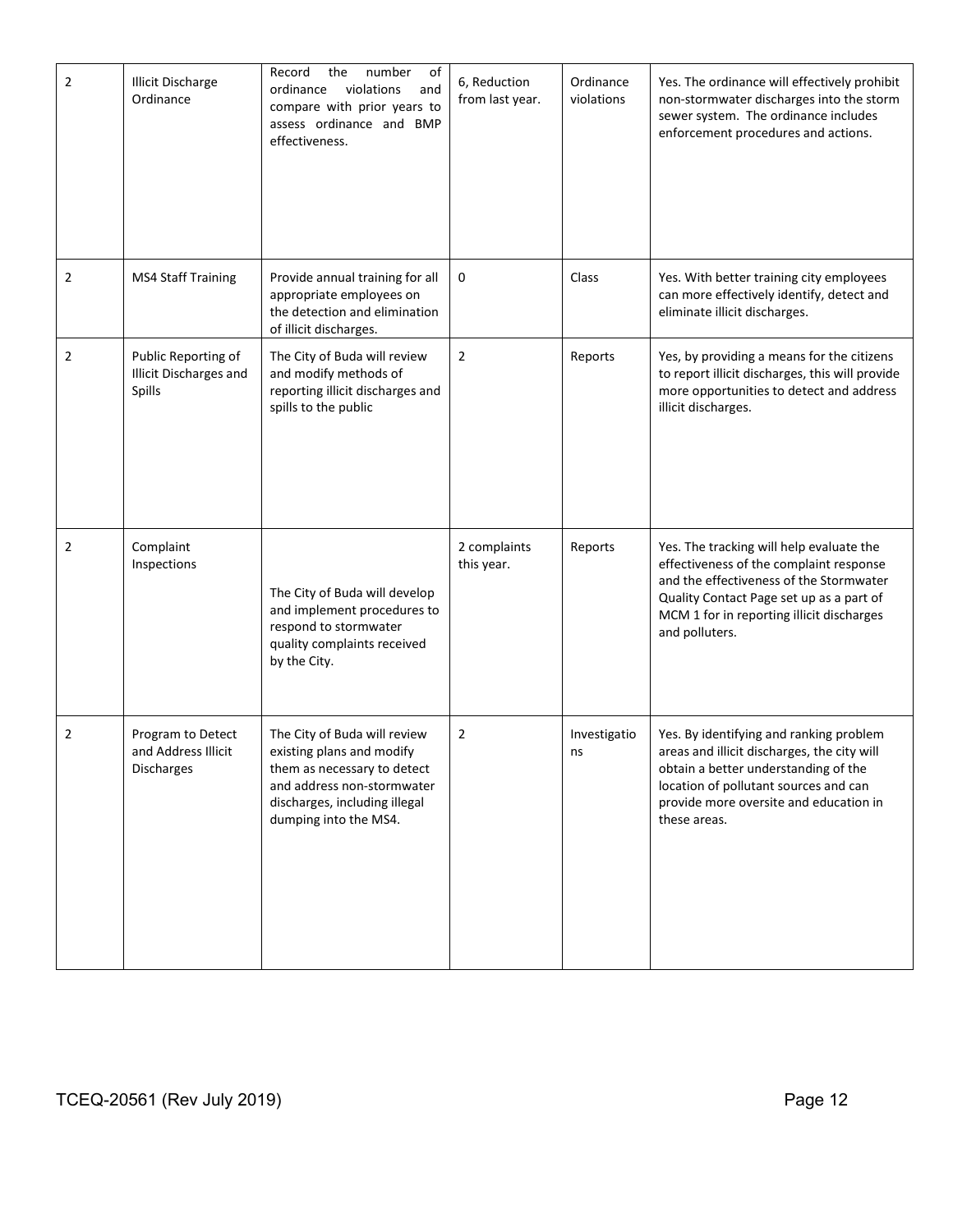| $\overline{2}$ | Procedures to<br><b>Prevent and Correct</b><br>Leaking On-Site<br>Sewage Disposal<br>Systems | Adopt procedures and report<br>the number of leaking on-site<br>sewage disposal systems.                                                                                 | $\mathbf{1}$                                                                                                                                  | Procedure              | Yes. By identifying and ranking problem<br>areas of leaking on-site sewage disposal<br>systems and illicit discharges, the city will<br>obtain a better understanding of the<br>location of pollutant sources and can<br>provide more oversite and education in<br>these areas.                                                                |
|----------------|----------------------------------------------------------------------------------------------|--------------------------------------------------------------------------------------------------------------------------------------------------------------------------|-----------------------------------------------------------------------------------------------------------------------------------------------|------------------------|------------------------------------------------------------------------------------------------------------------------------------------------------------------------------------------------------------------------------------------------------------------------------------------------------------------------------------------------|
| 3              | <b>Construction Site</b><br><b>Stormwater Runoff</b><br><b>Control Ordinance</b>             | The City of Buda will evaluate<br>the existing City ordinances<br>regarding control of<br>construction site stormwater<br>run-off and update if<br>necessary             | $\mathbf{1}$                                                                                                                                  | Ordinance              | Yes. The ordinance will effectively prohibit<br>non-stormwater discharges into the storm<br>sewer system. The ordinance includes<br>enforcement procedures and actions.                                                                                                                                                                        |
| 3              | Review/Implement<br><b>Construction Plan</b><br><b>Review Procedures</b>                     | Review all plans that require<br>coverage under the<br><b>Construction General Permit.</b>                                                                               | 31                                                                                                                                            | Plans                  | Yes. The Construction Site Plan Review<br>Procedures will consider potential water<br>quality effects from construction activities<br>including control of erosion, sediment, and<br>waste at the site. City staff will consider the<br>nature of construction, topography, soil<br>characteristics, and condition of the<br>receiving stream. |
| 3              | Review/Implement<br>Construction<br>Inspection<br>Procedures                                 | The City of Buda will evaluate<br>and revise the existing City<br>construction inspection<br>procedures as they apply to<br>inspection of BMPs at<br>construction sites. | (74)<br>Construction<br>sites inspected,<br>$(13)$ of sites<br>cited for non-<br>compliance. (2)<br>Sites required<br>enforcement<br>actions. | Constructio<br>n Sites | Yes. By inspecting construction sites, we<br>can evaluate if proper BMP's are in place<br>to reduce sediment discharges and<br>erosion.                                                                                                                                                                                                        |

TCEQ-20561 (Rev July 2019) **Page 13**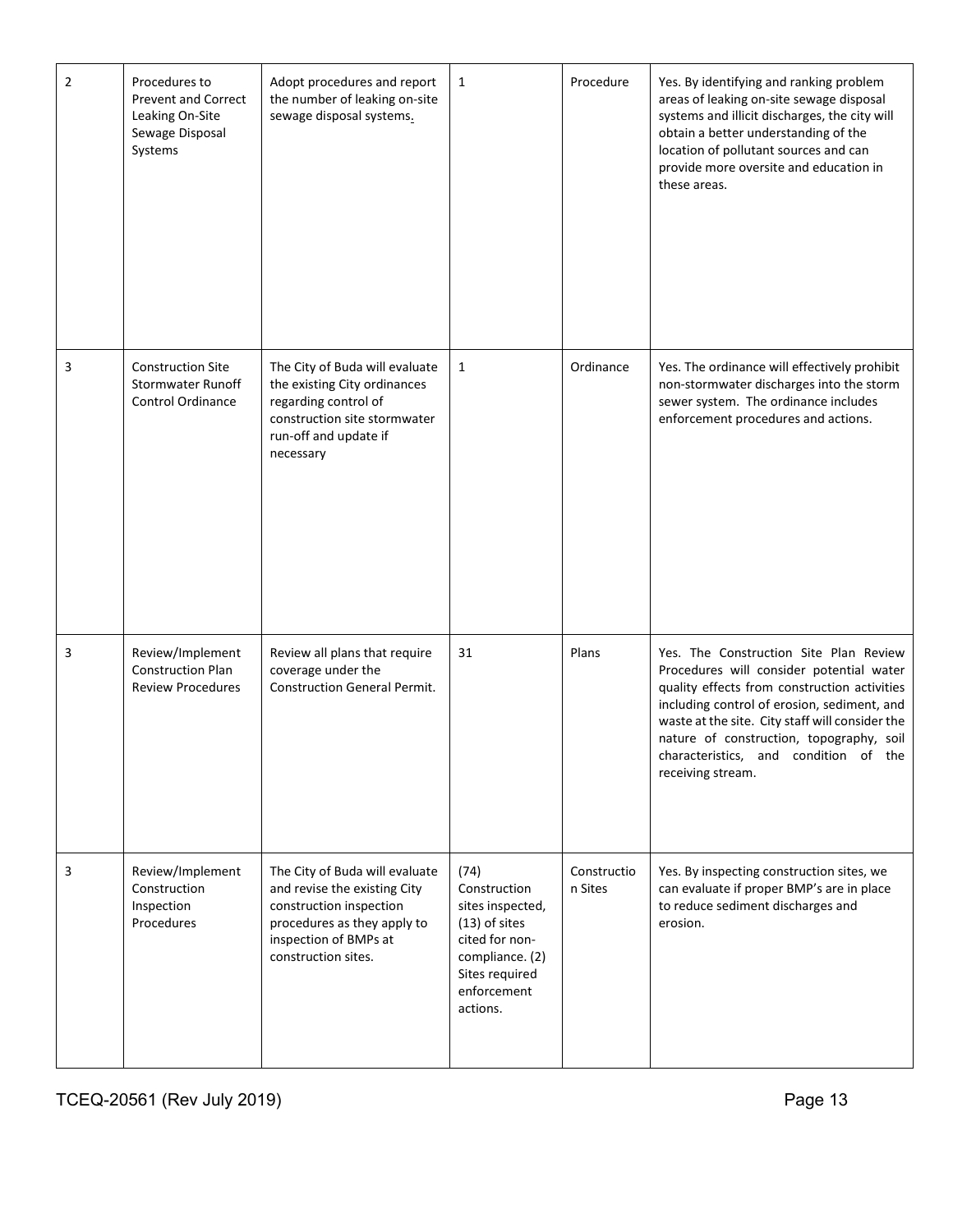| 3 | <b>MS4 Staff Training</b>                                                                | The City of Buda will train City<br>staff on stormwater<br>construction regulation and<br>construction site inspections.<br>Provide annual classroom and<br>field training to City staff that<br>have the potential to perform<br>construction site inspections                | $\overline{2}$ | Class                          | Yes. With better training city employees<br>can more effectively identify, detect and<br>eliminate illicit discharges.                                                                                                                                             |
|---|------------------------------------------------------------------------------------------|--------------------------------------------------------------------------------------------------------------------------------------------------------------------------------------------------------------------------------------------------------------------------------|----------------|--------------------------------|--------------------------------------------------------------------------------------------------------------------------------------------------------------------------------------------------------------------------------------------------------------------|
| 3 | <b>Establish Procedures</b><br>for Information<br>Submitted by the<br>Public             | The City of Buda will develop<br>procedures for the receipt<br>and consideration of public<br>inquiries, concerns, and<br>information submitted<br>regarding local construction<br>activities                                                                                  | $\overline{2}$ | Report                         | Yes. When illicit discharges are reported,<br>immediate action can be taken to remove<br>the pollutant and track the source.                                                                                                                                       |
| 4 | Post-Construction<br><b>Stormwater Runoff</b><br><b>Control Ordinance</b>                | The City of Buda will evaluate<br>the existing city ordinances<br>regarding control of post-<br>construction site stormwater<br>run-off.                                                                                                                                       | 1              | Ordinance                      | Yes. The ordinance will effectively prohibit<br>non-stormwater discharges into the storm<br>sewer system. The ordinance includes<br>enforcement procedures and actions.                                                                                            |
| 4 | Develop and<br>Implement Post-<br>Construction<br>Structural and Non-<br>structural BMPs | The City of Buda will develop<br>and implement standard<br>structural and non-structural<br>BMPs which will mitigate<br>post-construction run-off and<br>that will ensure the long-term<br>operation and maintenance<br>of structural stormwater<br>control measures installed | $\mathbf{1}$   | Drainage<br>Criteria<br>Manual | Yes. By utilizing standard structural and<br>non-structural BMPs which will mitigate<br>post-construction run-off and that will<br>ensure the long-term operation and<br>maintenance of structural stormwater<br>control measures will reduce pollutant<br>runoff. |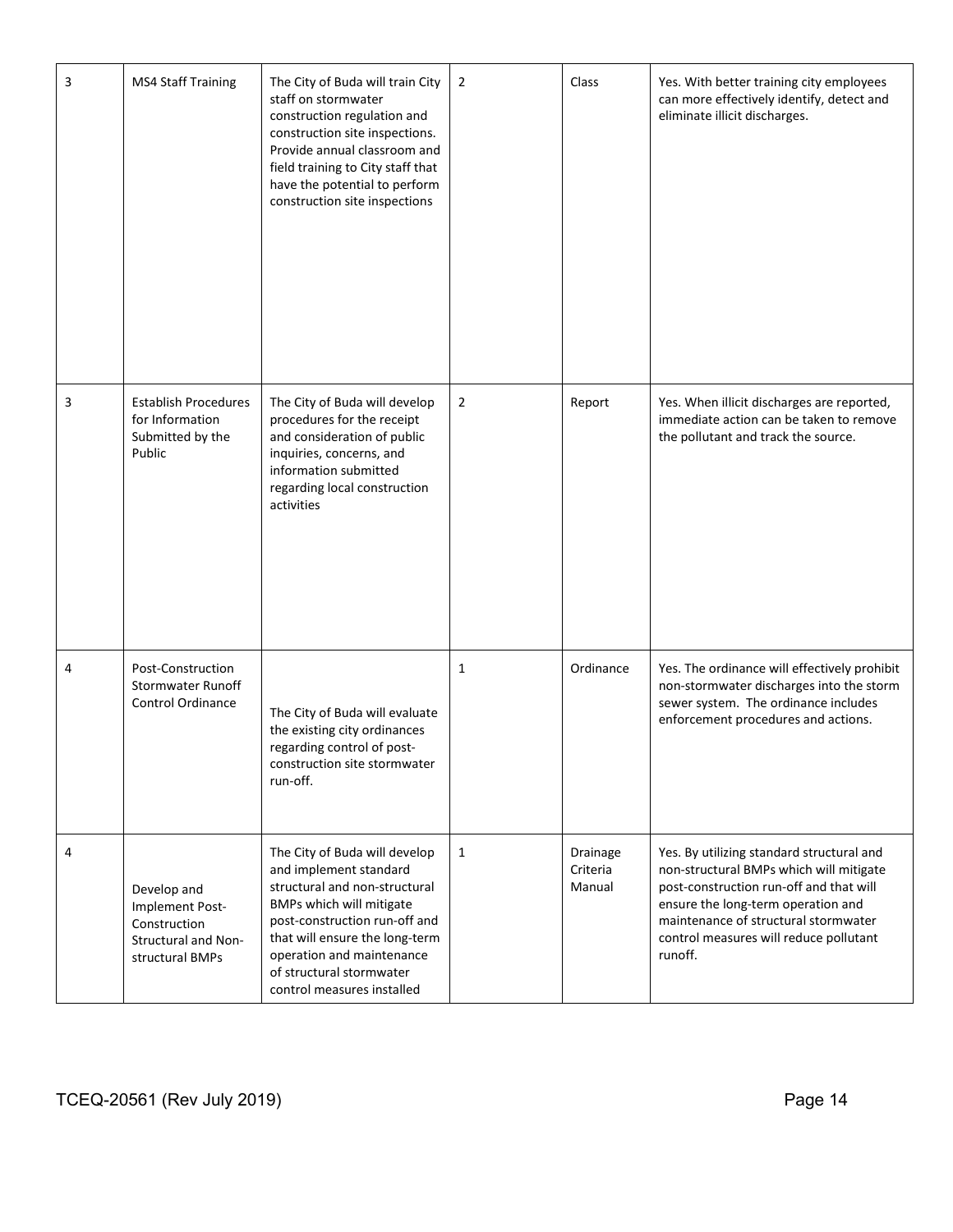| 5 | Inventory of<br>Permittee Owned<br>Facilities and<br>Controls | The City of Buda will develop<br>and maintain an inventory of<br>facilities and stormwater<br>controls that it owns and<br>operates within the regulated<br>area of the small MS4.                                                                | $\mathbf{1}$ | Inventory                | No. Though this BMP does not result in a<br>direct reduction of pollutants, it will help<br>to indicate where the city may be lacking<br>in stormwater controls. |
|---|---------------------------------------------------------------|---------------------------------------------------------------------------------------------------------------------------------------------------------------------------------------------------------------------------------------------------|--------------|--------------------------|------------------------------------------------------------------------------------------------------------------------------------------------------------------|
| 5 | <b>Structural Control</b><br>and Maintenance<br>Program       | The City of Buda will evaluate<br>and revise, if necessary, their<br>operation and maintenance<br>program with the goal of<br>preventing or reducing<br>pollutant run-off from<br>municipal operation into the<br>storm sewer system.             | $\mathbf{1}$ | Program                  | Yes. By preventing or reducing pollutant<br>run-off from municipal operation into the<br>storm sewer system.                                                     |
| 5 | Municipal<br>Operations and<br><b>Facility Survey</b>         | The City of Buda will assess<br>their operations and<br>maintenance practices,<br>identify pollutants of concern,<br>develop and implement a set<br>of pollution prevention<br>measures to reduce the<br>discharge of pollutants in<br>stormwater | $\mathbf{1}$ | policies /<br>procedures | Yes. By preventing or reducing pollutant<br>run-off from municipal operation into the<br>storm sewer system.                                                     |
| 5 | Disposal of Waste<br>Material                                 | The City of Buda shall dispose<br>of waste materials generated<br>from the MS4 in accordance<br>with 30 TAC Chapters 330 or<br>335, as applicable                                                                                                 | $\mathbf{1}$ | Program                  | Yes. By preventing or reducing pollutant<br>run-off from municipal operation into the<br>storm sewer system.                                                     |
| 5 | Contractor<br>Requirements and<br>Oversight                   | The City of Buda will provide<br>contractor oversight for<br>landscaping and maintenance<br>contracts and revise contract<br>verbiage to require lawn<br>maintenance contractors to<br>follow City adopted<br>stormwater quality BMPs.            | 0            | Contracts                | Yes. If used in the future it would prevent<br>or reducing pollutant run-off from<br>municipal operation into the storm sewer<br>system.                         |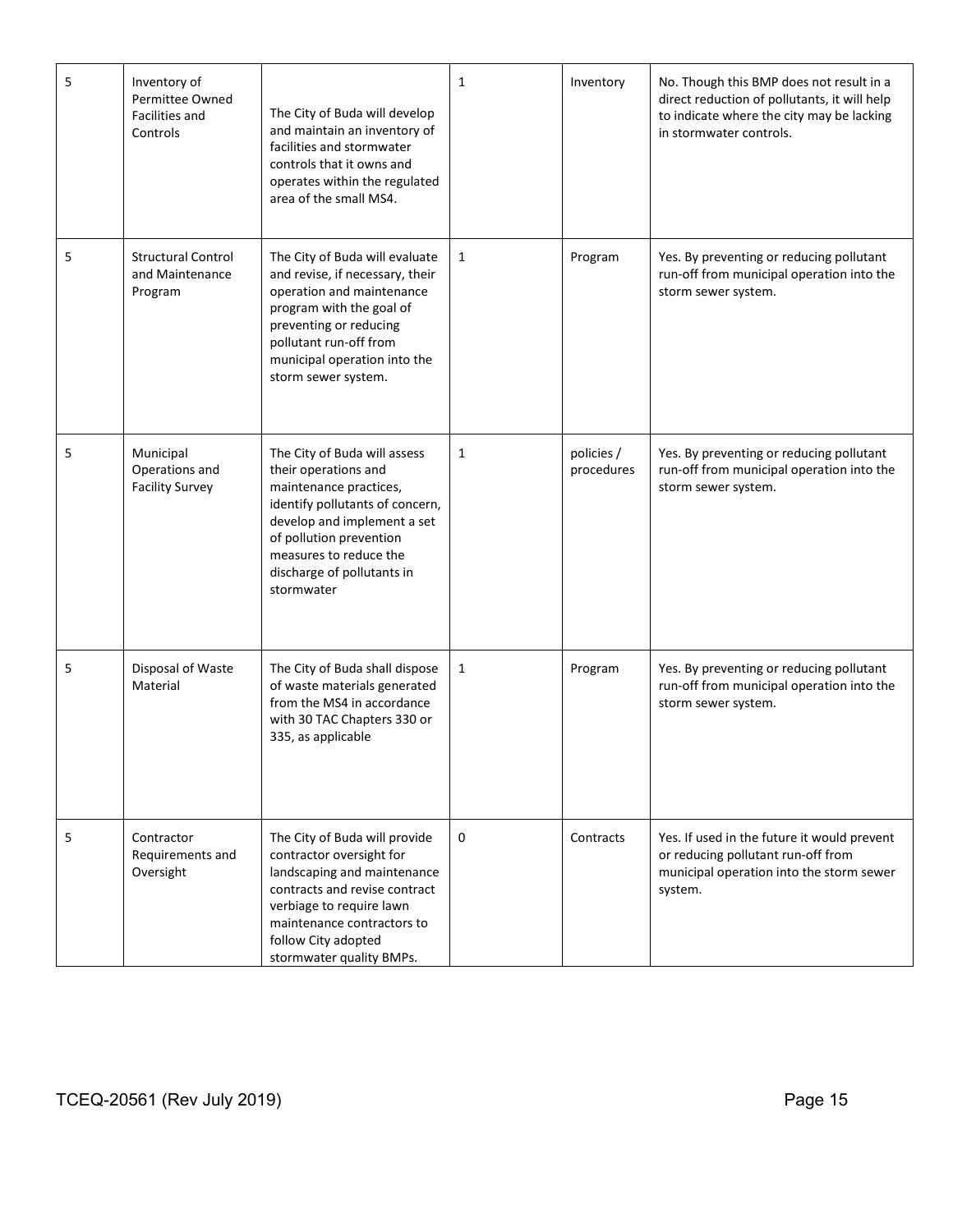| 5 | Employee<br><b>Training</b><br>Program | The City of Buda will<br>evaluate and revise, if<br>necessary, their<br>training program for<br>city employees<br>responsible for<br>municipal operations<br>subject to the<br><b>Operation and</b><br><b>Maintenance Program.</b> | $\mathbf 0$ | <b>Class</b> | Yes. With better training city employees can<br>more effectively identify, detect and eliminate<br>illicit discharges. |
|---|----------------------------------------|------------------------------------------------------------------------------------------------------------------------------------------------------------------------------------------------------------------------------------|-------------|--------------|------------------------------------------------------------------------------------------------------------------------|
|   |                                        |                                                                                                                                                                                                                                    |             |              |                                                                                                                        |

4. Provide the measurable goals for each of the MCMs, and an evaluation of the success of the implementation of the measurable goals (**see Example 3 in instructions):**

| MCM(s)       | <b>Measurable</b><br>Goal(s)                                                                                                                                                                        | Explain progress toward goal or how goal was<br>achieved.<br>If goal was not accomplished, please explain. |               |  |
|--------------|-----------------------------------------------------------------------------------------------------------------------------------------------------------------------------------------------------|------------------------------------------------------------------------------------------------------------|---------------|--|
|              |                                                                                                                                                                                                     |                                                                                                            |               |  |
| $\mathbf{1}$ | Continue to maintain stormwater website and<br>continue to post relevant stormwater information                                                                                                     |                                                                                                            | Met goal      |  |
| 1            | Provide public access to the City SWMP and Annual<br>Reports.                                                                                                                                       |                                                                                                            | Met goal      |  |
| $\mathbf{1}$ | Post stormwater quality messages when local<br>newsletter available.                                                                                                                                |                                                                                                            | Met goal      |  |
| $\mathbf{1}$ | Adopt a social media platform that will disseminate<br>information on stormwater quality and<br>environmental education. Commit to at least 1 post<br>per month or an average of 12 posts per year. |                                                                                                            | Exceeded goal |  |
| $\mathbf{1}$ | Replace old/broken Storm drain markers.                                                                                                                                                             |                                                                                                            | Met goal      |  |
| $\mathbf{1}$ | Require all new construction to include markers for<br>storm drain inlets.                                                                                                                          |                                                                                                            | Met goal      |  |
| $\mathbf{1}$ | Continue tracking procedures for stormwater<br>polluter reports, if necessary.                                                                                                                      |                                                                                                            | Met goal      |  |
| $\mathbf{1}$ | Maintain and operate stormwater quality contact<br>page.                                                                                                                                            |                                                                                                            | Met goal      |  |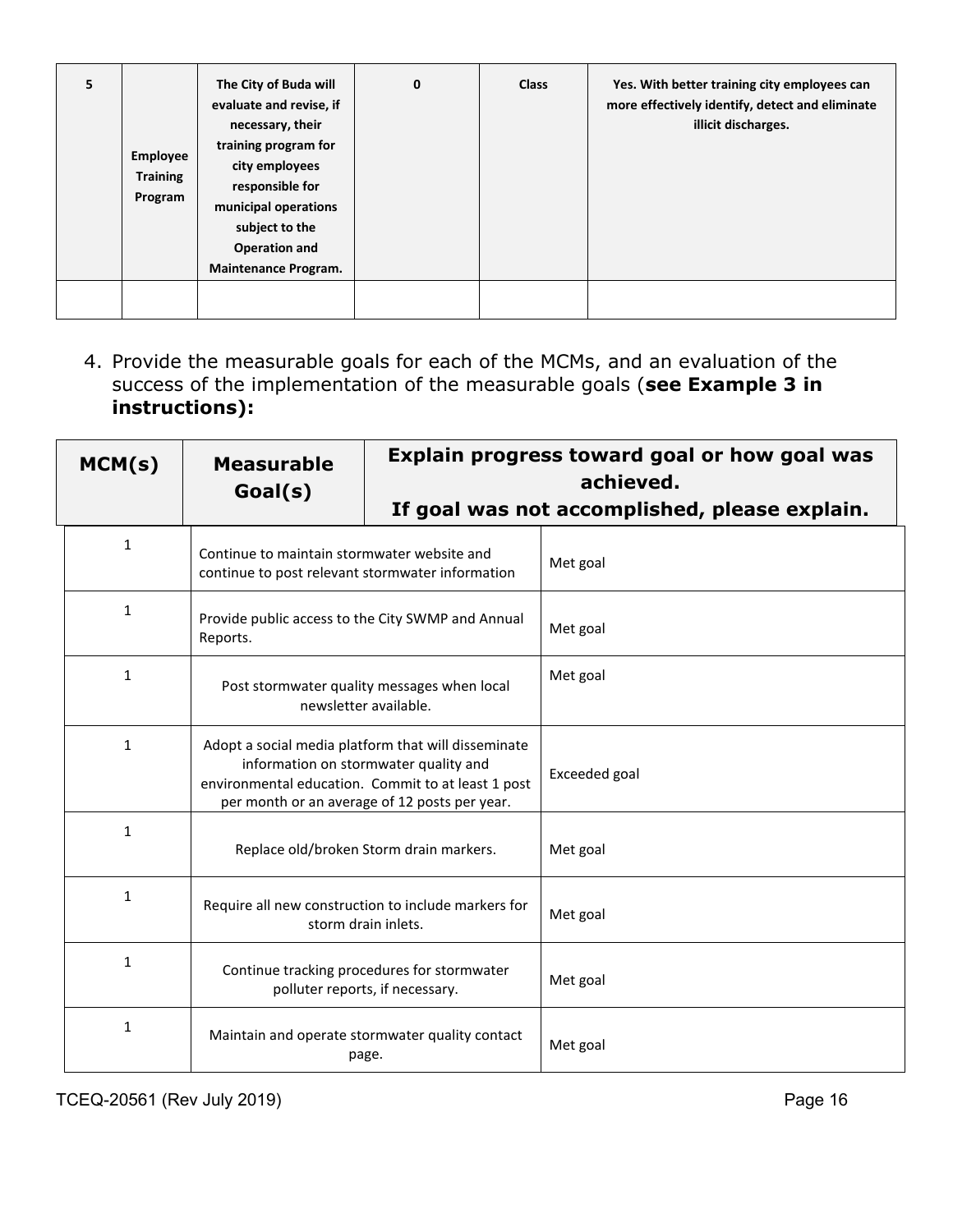| 1              | Resupply pet waste bag dispensers at parks as<br>needed.                                                                                                 | Met goal |
|----------------|----------------------------------------------------------------------------------------------------------------------------------------------------------|----------|
| $\mathbf{1}$   | Evaluate need for additional dispensers annually.                                                                                                        | Met goal |
| 1              | Provide required notice to all public meetings and<br>adoption of new or modified ordinances as part of<br>the planning and implementation of SWMP.      | Met goal |
| 2              | Evaluate and update existing MS4 storm sewer map<br>as necessary.                                                                                        | Met goal |
| 2              | Review and update ordinance, if necessary.                                                                                                               | Met goal |
| 2              | Provide annual training for all appropriate<br>employees on the detection and elimination of illicit<br>discharges.                                      | Met goal |
| 2              | Perform updates of data/database information.                                                                                                            | Met goal |
| 2              | Implement procedures.                                                                                                                                    | Met goal |
| 2              | Track the number of complaints received compared<br>to the number of complaints driven inspections.                                                      | Met goal |
| 2              | Continue identifying and ranking problem areas and<br>illicit discharges.                                                                                | Met goal |
| $\overline{2}$ | Conduct visual dry weather screening inspections of<br>outfalls. Identify, visit and evaluate areas with the<br>highest potential of illicit discharges. | Met goal |
| 2              | Procedures to Prevent and Correct Leaking On-Site<br>Sewage Disposal Systems                                                                             | Met goal |
| 3              | Review and update existing ordinance, if necessary.                                                                                                      | Met goal |
| 3              | Review all plans that require coverage under the<br><b>Construction General Permit.</b>                                                                  | Met goal |
| 3              | Update construction site inspection procedures and<br>inspection forms, if necessary. Operators will<br>address erosion and sediment controls, soil      | Met goal |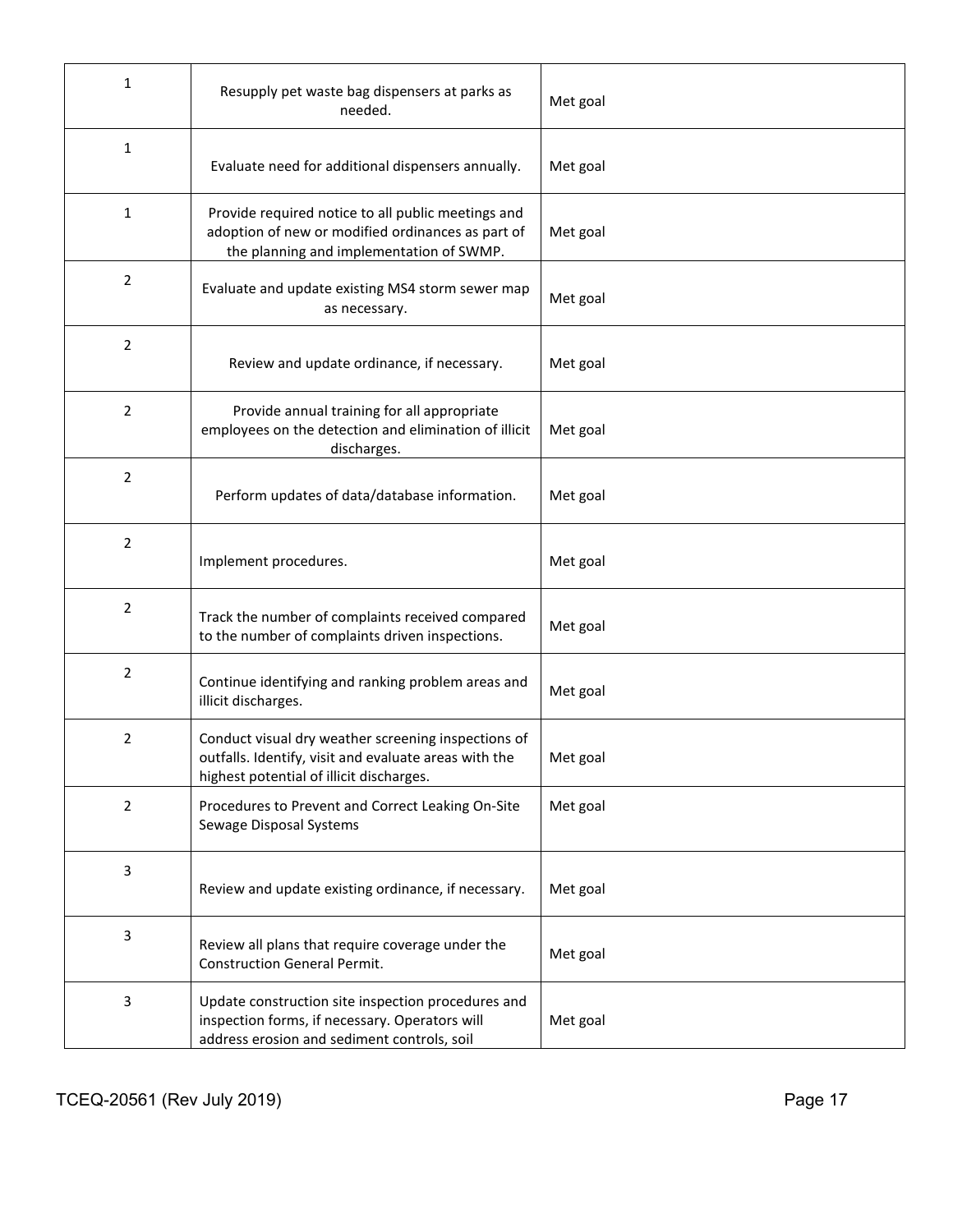|   | stabilization, selection of appropriate BMPs, and<br>development of SWPPP.                                                                                                                                                    |          |
|---|-------------------------------------------------------------------------------------------------------------------------------------------------------------------------------------------------------------------------------|----------|
| 3 | Resolve all non-compliance issues in a timely<br>manner, number of days to be determined during<br>program development.                                                                                                       | Met goal |
| 3 | Provide annual training for all appropriate<br>employees on the stormwater construction site<br>inspections.                                                                                                                  | Met goal |
| 3 | Evaluate and revise contact page if needed.                                                                                                                                                                                   | Met goal |
| 4 | Evaluate existing ordinance and develop draft<br>ordinance modifications, if necessary.                                                                                                                                       | Met goal |
| 4 | Evaluate City of Austin Drainage Criteria Manual.                                                                                                                                                                             | Met goal |
| 4 | Review post-construction structural and non-<br>structural BMPs.                                                                                                                                                              | Met goal |
| 5 | Maintain inventory.                                                                                                                                                                                                           | Met goal |
| 5 | Develop and implement program to reduce<br>pollutant runoff caused by municipal operations.                                                                                                                                   | Met goal |
| 5 | Develop policies and procedures to implement<br>stormwater BMPs deemed necessary in the<br>municipal operations and facility survey.                                                                                          | Met goal |
| 5 | Develop a small MS4 waste disposal program.                                                                                                                                                                                   | Met goal |
| 5 | Upon expiration of existing contracts that relate to<br>City owned properties and have the potential of<br>impacting stormwater quality, City will evaluate and<br>revise contracts to adopt City stormwater quality<br>BMPs. | Met goal |
| 5 | Implement revised contracts.                                                                                                                                                                                                  | Met goal |
| 5 | Provide annual training for all appropriate<br>employees on pollution prevention and good<br>housekeeping measures.                                                                                                           | Met goal |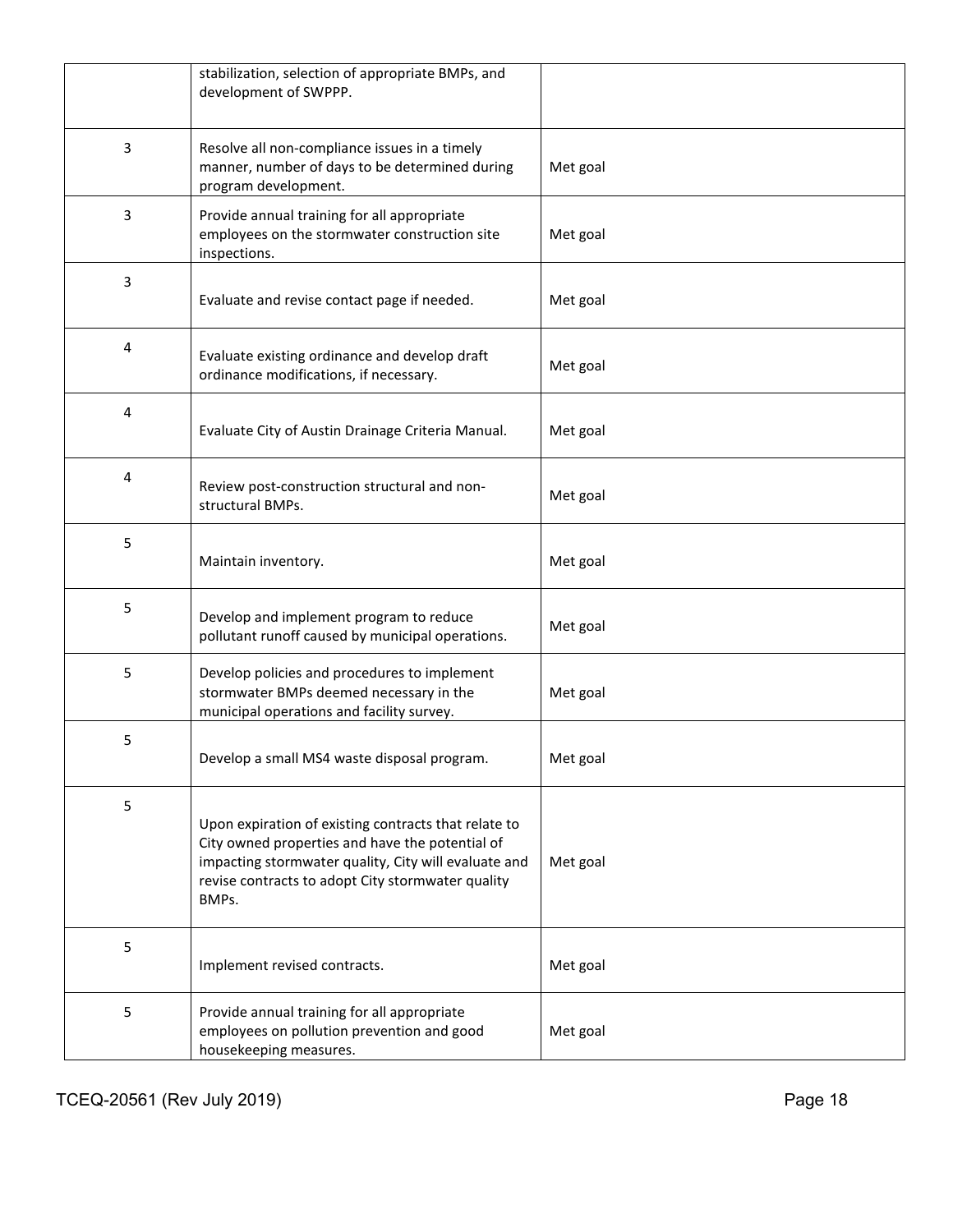#### **C. Stormwater Data Summary**

Provide a summary of all information used, including any lab results (if sampling was conducted) to assess the success of the SWMP at reducing the discharge of pollutants to the MEP. For example, did the MS4 conduct visual inspections, clean the inlets, look for illicit discharge, clean streets, look for flow during dry weather, etc.?

*Ponds and conveyance systems are visually inspected once a month by the maintenance crew as they perform routine mowing of the ponds and conveyance systems. Inlets and outlets are cleaned as needed. Streets are cleaned as needed. All crews are trained and instructed to look for dry weather flows.*

### **D.Impaired Waterbodies**

1. Identify whether an impaired water within the permitted area was added to the latest EPA-approved 303(d) list or the Texas Integrated Report of Surface Water Quality for CWA Sections 305(b) and 303(d). List any newly-identified impaired waters below by including the name of the water body and the cause of impairment.

*EPA – 303 list for Texas show no actions at this time.*

2. If applicable, explain below any activities taken to address the discharge to impaired waterbodies, including any sampling results and a summary of the small MS4's BMPs used to address the pollutant of concern.

*No issues were found with Onion Creek; however, a small portion of the City of Buda lies within the Plum Creek Watershed and discharges to tributaries of Plum Creek. Plum Creek has a watershed protection plan (WPP) developed in 2008 by the Plum Creek Watershed Partnership due to bacteria and high nutrient levels. Buda will continue to participate in the watershed protection plan. A map of the watersheds may be found in Appendix A.*

- 3. Describe the implementation of targeted controls if the small MS4 discharges to an impaired water body with an approved TMDL.
- 4. Report the benchmark identified by the MS4 and assessment activities: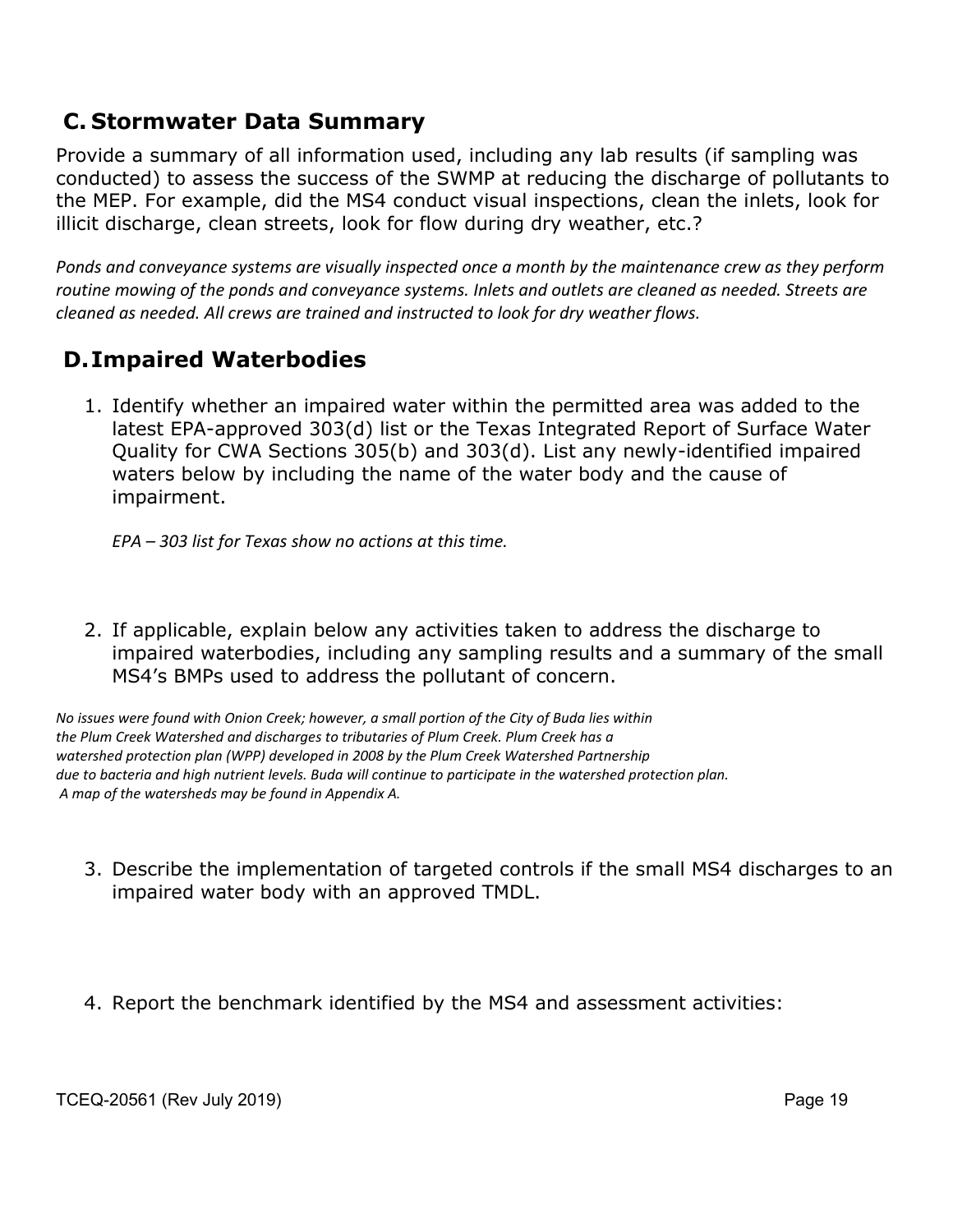| <b>Benchmark</b><br><b>Parameter</b><br>(Ex: Total<br><b>Suspended</b><br>Solids) | <b>Benchmark</b><br><b>Value</b> | <b>Description of additional</b><br>sampling or other assessment<br>activities | Year(s)<br>conducted |
|-----------------------------------------------------------------------------------|----------------------------------|--------------------------------------------------------------------------------|----------------------|
|                                                                                   |                                  |                                                                                |                      |
|                                                                                   |                                  |                                                                                |                      |
|                                                                                   |                                  |                                                                                |                      |

5. Provide an analysis of how the selected BMPs will be effective in contributing to achieving the benchmark:

| <b>Benchmark Parameter</b> | <b>Selected BMP</b> | <b>Contribution to</b><br>achieving Benchmark |
|----------------------------|---------------------|-----------------------------------------------|
|                            |                     |                                               |
|                            |                     |                                               |
|                            |                     |                                               |
|                            |                     |                                               |

### 6. If applicable, report on focused BMPs to address impairment for bacteria:

| <b>Description of</b><br>bacteria-focused BMP | <b>Comments/Discussion</b> |
|-----------------------------------------------|----------------------------|
|                                               |                            |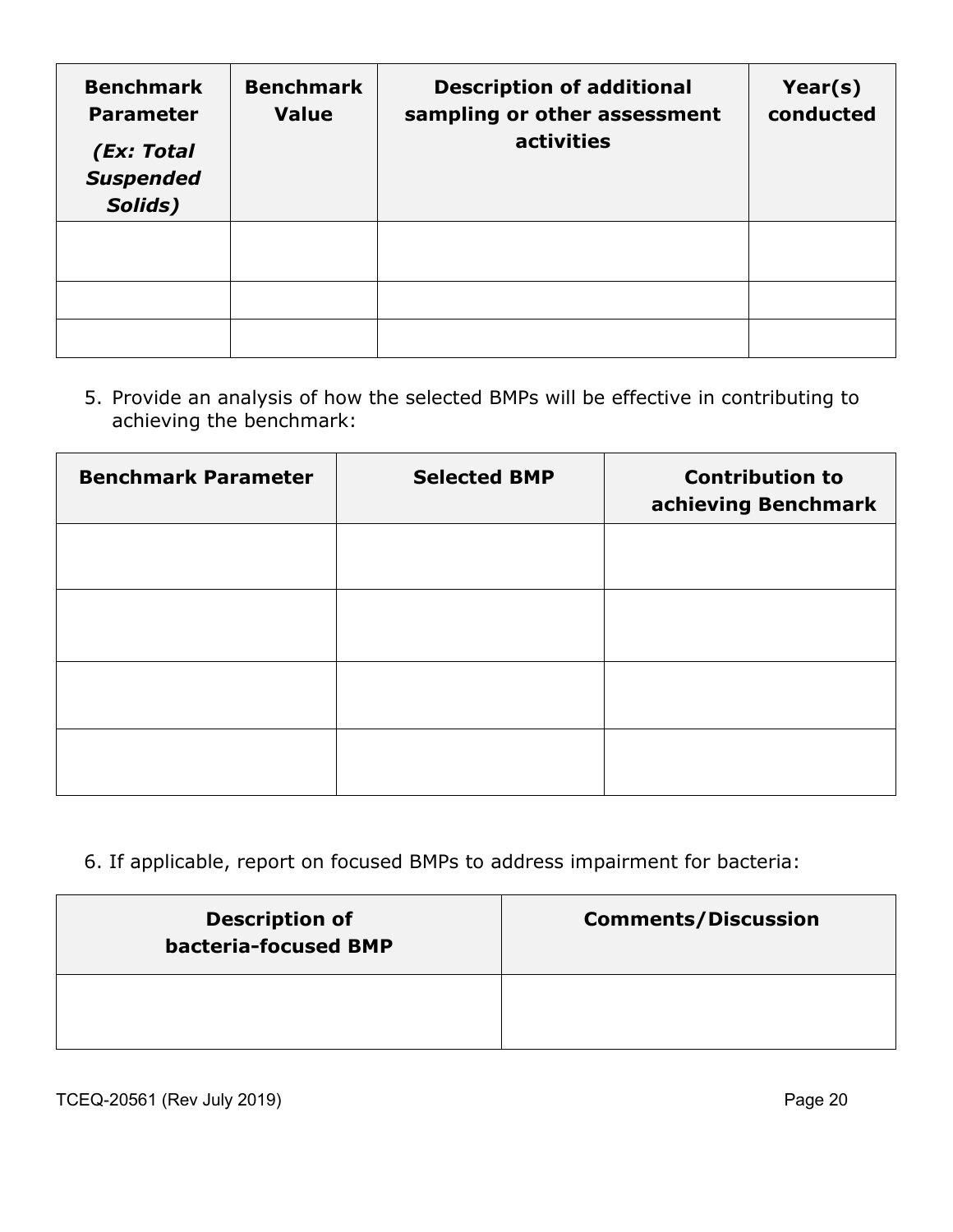7. Assess the progress to determine BMP's effectiveness in achieving the benchmark.

For example, the MS4 may use the following benchmark indicators:

- number of sources identified or eliminated;
- number of illegal dumpings;
- increase in illegal dumping reported;
- number of educational opportunities conducted;
- reductions in sanitary sewer flows (SSOs); /or
- increase in illegal discharge detection through dry screening.

| <b>Benchmark Indicator</b> | <b>Description/Comments</b> |
|----------------------------|-----------------------------|
|                            |                             |
|                            |                             |
|                            |                             |
|                            |                             |
|                            |                             |
|                            |                             |

#### **E. Stormwater Activities**

Describe activities planned for the next reporting year: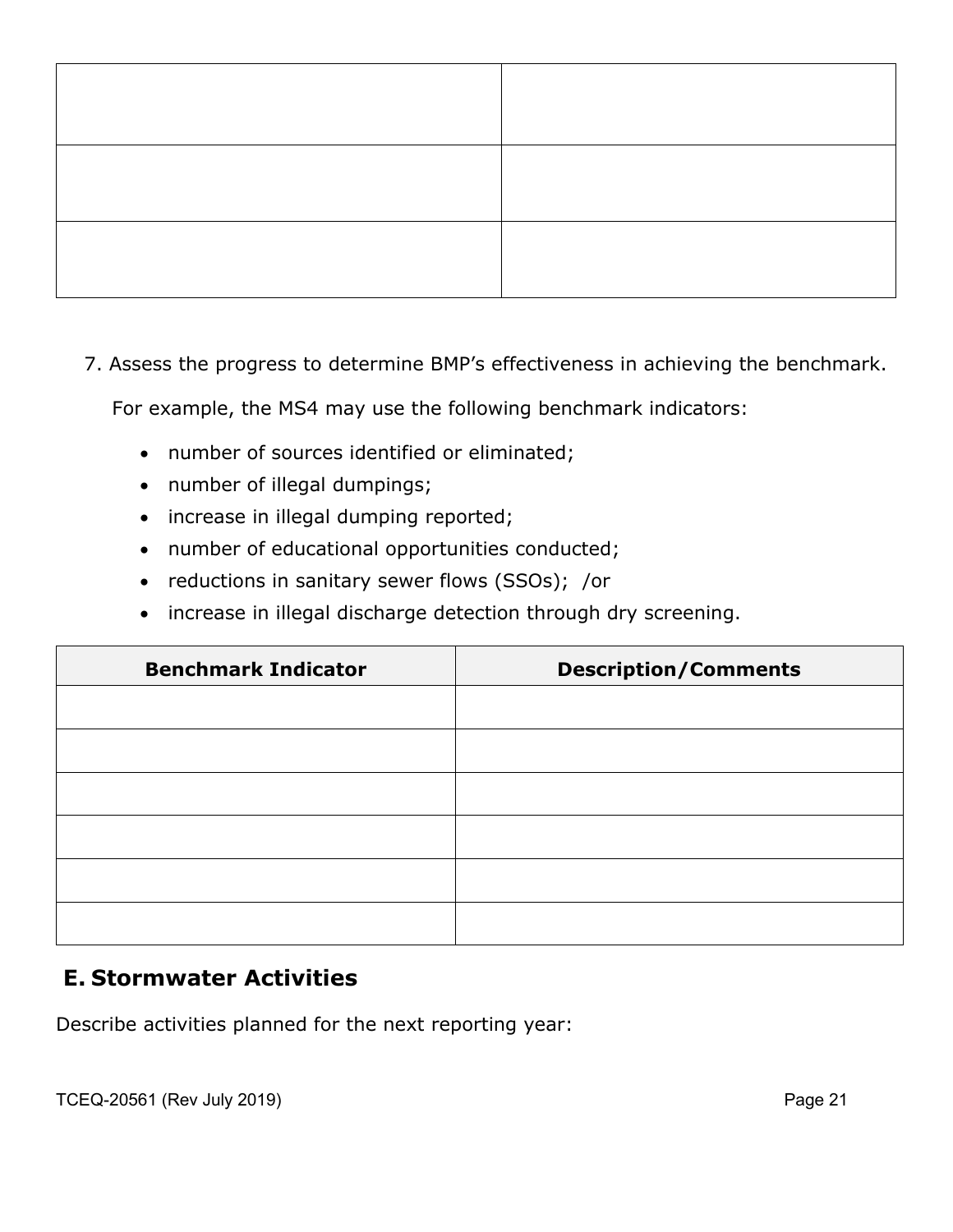| MCM(s)           | <b>BMP</b>                                                    | <b>Stormwater</b><br><b>Activity</b>                                                                                                                                                                         | <b>Description/Comments</b>                                                                                                 |
|------------------|---------------------------------------------------------------|--------------------------------------------------------------------------------------------------------------------------------------------------------------------------------------------------------------|-----------------------------------------------------------------------------------------------------------------------------|
| MCM <sub>1</sub> | <b>Stormwater Website</b>                                     | Continue to maintain<br>stormwater website and<br>continue to post relevant<br>stormwater information.                                                                                                       | Record and report the number of Public Service<br>Announcements and other materials presented.                              |
| MCM <sub>1</sub> | <b>Stormwater Website</b>                                     | Provide public access to the City<br>SWMP and Annual Reports.                                                                                                                                                | Post SWMP in Year 1. Upload Annual Reports within 3 months<br>of submittal to TCEQ.                                         |
| MCM <sub>1</sub> | <b>Stormwater Quality</b><br><b>Messages</b>                  | Adopt a social media platform<br>that will disseminate<br>information on stormwater<br>quality and environmental<br>education. Commit to at least 1<br>post per month or an average of<br>12 posts per year. | Record and report number of public updates provided<br>through social media and the number of followers/hits on the<br>page |
| MCM <sub>1</sub> | <b>Storm Drain Marking</b>                                    | Replace old/broken markers.                                                                                                                                                                                  | Record and report the number of inlets marked annually.                                                                     |
| MCM <sub>1</sub> | <b>Storm Drain Marking</b>                                    | Require all new construction to<br>include markers for storm drain<br>inlets.                                                                                                                                | Record and report the areas of new development that need<br>marking.                                                        |
| MCM <sub>1</sub> | <b>Stormwater Quality</b><br><b>Contact Site</b>              | Continue tracking procedures<br>for stormwater polluter reports,<br>if necessary.                                                                                                                            | Document the summary of procedures for prioritization and<br>methods for responding to violation reports                    |
| MCM <sub>1</sub> | <b>Stormwater Quality</b><br><b>Contact Site</b>              | Maintain and operate<br>stormwater quality contact<br>page.                                                                                                                                                  | Report number of hits on Contact Site.                                                                                      |
| MCM <sub>1</sub> | Parks - Pet Waste Bags                                        | Resupply pet waste bag<br>dispensers at parks as needed                                                                                                                                                      | Record and report the number of waste bags replaced<br>annually.                                                            |
| MCM <sub>1</sub> | Parks - Pet Waste Bags                                        | Evaluate need for additional<br>dispensers annually.                                                                                                                                                         | Record and report if new dispensers are added.                                                                              |
| MCM <sub>1</sub> | Comply with State and<br>Local Public Notice<br>Requirements. | Provide required notice to all<br>public meetings and adoption of<br>new or modified ordinances as<br>part of the planning and<br>implementation of SWM                                                      | Record and report the number of meetings and topics<br>annually                                                             |
| MCM <sub>2</sub> | Update MS4 Storm<br>Sewer System map                          | Evaluate and update existing<br>MS4 storm sewer map as<br>necessary.                                                                                                                                         | Record and report the updated MS4 map and number of<br>additional outfalls found, if necessary.                             |
| MCM <sub>2</sub> | <b>Illicit Discharge</b><br>Ordinance                         | Implement revised ordinance, if<br>necessary.                                                                                                                                                                | Record the number of ordinance violations and compare with<br>prior years to assess ordinance and BMP effectiveness.        |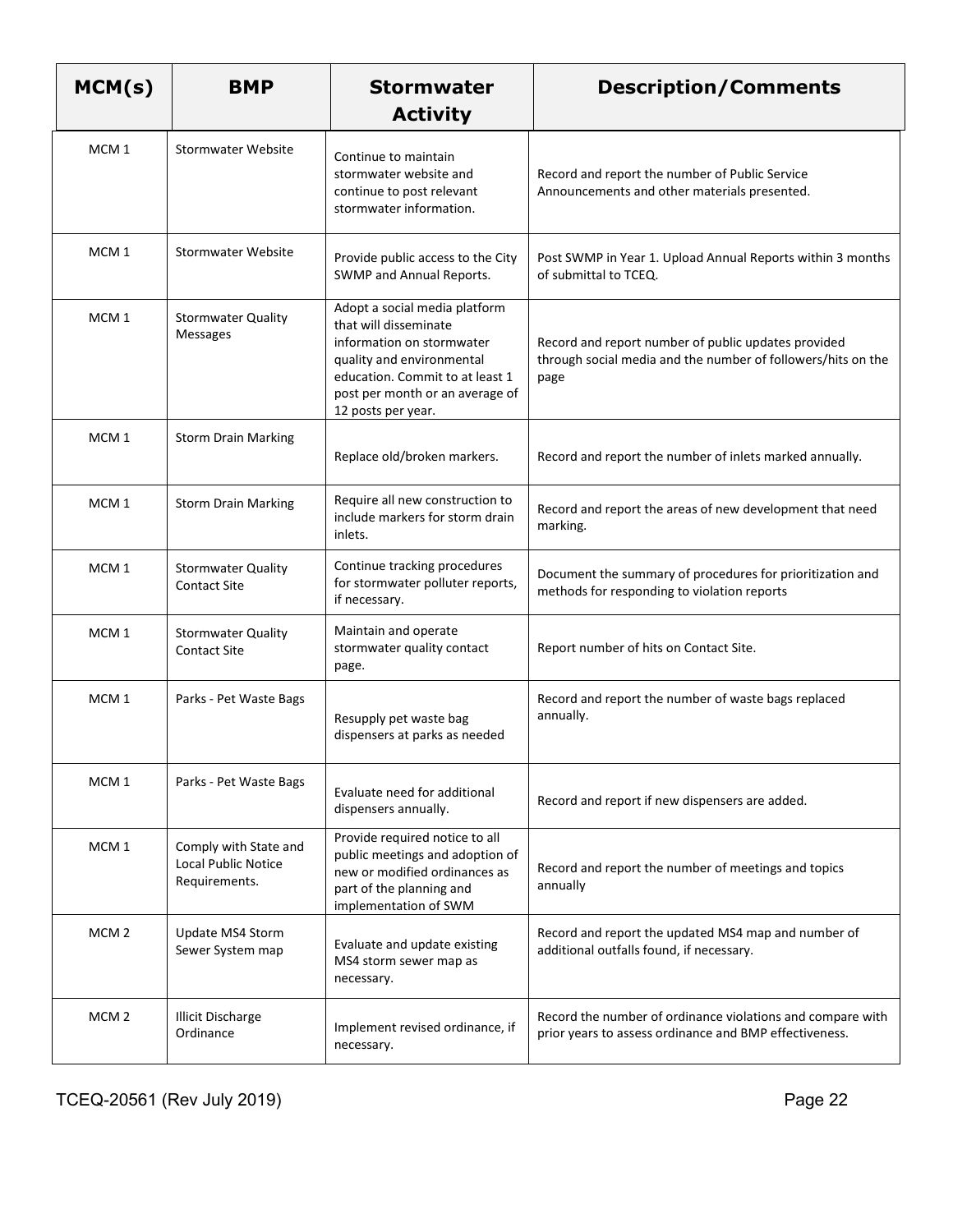| MCM <sub>2</sub> | <b>MS4 Staff Training</b>                                                           | Provide annual training for all<br>appropriate employees on the<br>detection and elimination of<br>illicit discharges.                                         | Document the number of training classes provided on illicit<br>discharge and elimination and names/number of staff<br>participating |
|------------------|-------------------------------------------------------------------------------------|----------------------------------------------------------------------------------------------------------------------------------------------------------------|-------------------------------------------------------------------------------------------------------------------------------------|
| MCM <sub>2</sub> | Public Reporting of Illicit<br>Discharges and Spills                                | See "Stormwater Quality<br>Contact Site" under MCM1.                                                                                                           | Record and report number of illicit discharge related calls                                                                         |
| MCM <sub>2</sub> | Public Reporting of Illicit<br>Discharges and Spills                                | Perform updates of<br>data/database information.                                                                                                               | Continue updates on data/databases.                                                                                                 |
| MCM <sub>2</sub> | <b>Complaint Inspections</b>                                                        | Track the number of complaints<br>received compared to the<br>number of complaint driven<br>inspections.                                                       | Record and Report the number of complaints investigated<br>annually.                                                                |
| MCM <sub>2</sub> | Program to Detect and<br><b>Address Illicit Discharges</b>                          | Continue identifying and ranking<br>problem areas and illicit<br>discharges.                                                                                   | Report methods to rank/evaluate areas.                                                                                              |
| MCM <sub>2</sub> | Program to Detect and<br><b>Address Illicit Discharges</b>                          | Conduct visual dry weather<br>screening inspections of outfalls.<br>Identify, visit and evaluate areas<br>with the highest potential of<br>illicit discharges. | Report number of outfalls screened and identified hot spots<br>visited and evaluated.                                               |
| MCM <sub>2</sub> | Procedures to Prevent<br>and Correct Leaking On-<br>Site Sewage Disposal<br>Systems | Develop procedures for<br>preventing and correcting<br>leaking on-site sewage disposal<br>systems.                                                             | Adopt procedures and report the number of leaking on-site<br>sewage disposal systems                                                |
| MCM <sub>3</sub> | <b>Construction Site</b><br><b>Stormwater Runoff</b><br>Control Ordinance           | Review and update existing<br>ordinance, if necessary.                                                                                                         | Evaluate, revise, and adopt ordinance changes, if necessary.                                                                        |
| MCM <sub>3</sub> | Review/Implement<br><b>Construction Plan</b><br><b>Review Procedures</b>            | Review all plans that require<br>coverage under the<br><b>Construction General Permit.</b>                                                                     | Record and report the number of plans reviewed annually                                                                             |
| MCM <sub>3</sub> | Review/Implement<br>Construction Inspection<br>Procedures                           | Update construction site<br>inspection procedures and<br>inspection forms, if necessary.<br>Operators will address erosion                                     | Document changes to existing procedures if any                                                                                      |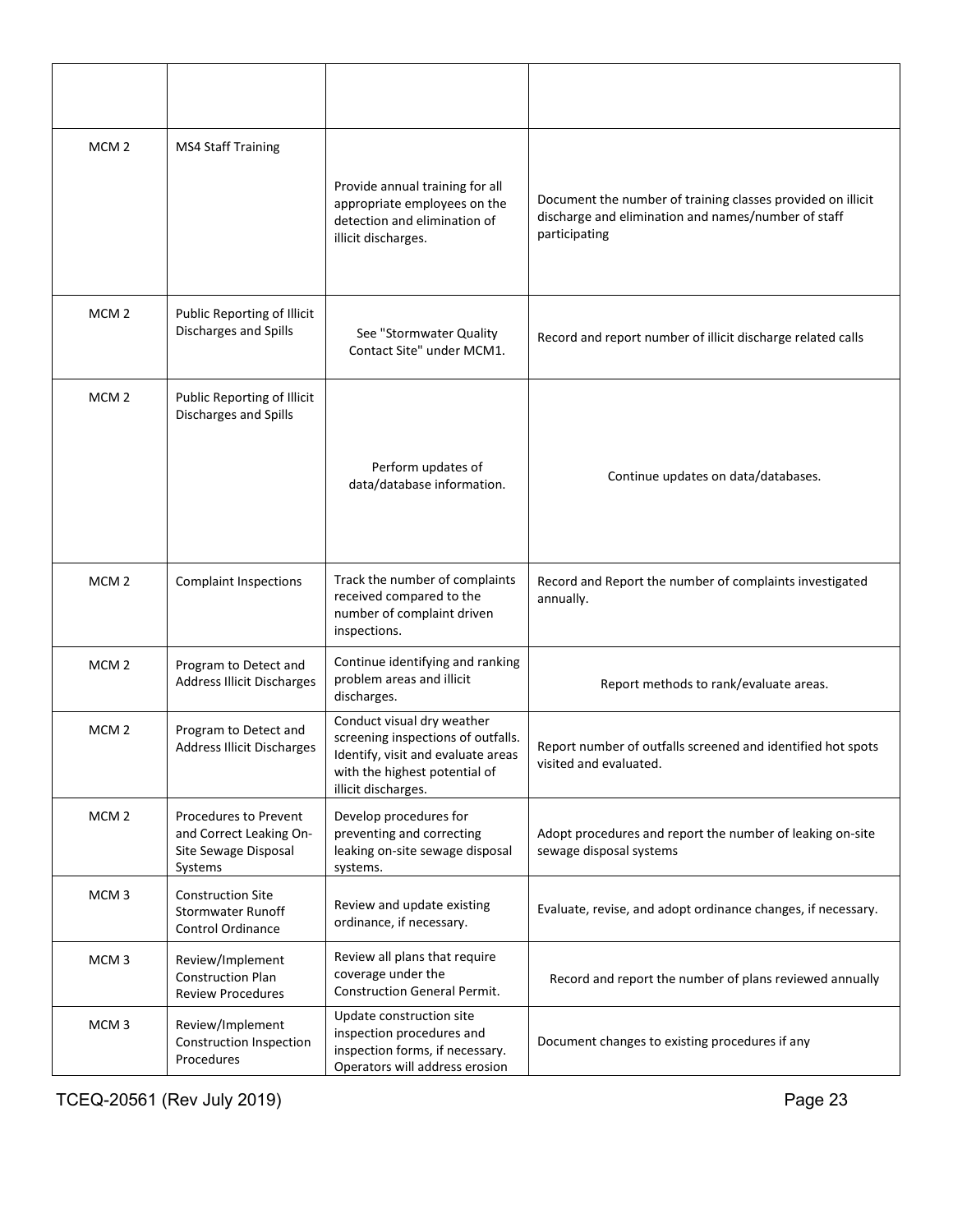|                  |                                                                                      | and sediment controls, soil<br>stabilization,<br>selection of appropriate BMPs,<br>and development of SWPPP.                               |                                                                                                                                                    |
|------------------|--------------------------------------------------------------------------------------|--------------------------------------------------------------------------------------------------------------------------------------------|----------------------------------------------------------------------------------------------------------------------------------------------------|
| MCM <sub>3</sub> | Review/Implement<br>Construction Inspection<br>Procedures                            | Resolve all non-compliance<br>issues in a timely manner,<br>number of days to be<br>determined during program<br>development               | Record and report the number of sites cited for non-<br>compliance and the<br>number of sites that required enforcement actions                    |
| MCM <sub>3</sub> | <b>MS4 Staff Training</b>                                                            | Provide annual training for all<br>appropriate employees on the<br>stormwater construction site<br>inspections.                            | Document the number of training classes provided on<br>construction site stormwater runoff control and the<br>names/number of staff participating. |
| MCM <sub>3</sub> | <b>Establish Procedures for</b><br><b>Information Submitted</b><br>by the Public     | See "Stormwater Quality<br>Contact Site" under MCM 1.                                                                                      | Record and report the number of submissions to the<br>Stormwater Quality Contact site.                                                             |
| MCM <sub>4</sub> | Post-Construction<br><b>Stormwater Runoff</b><br><b>Control Ordinance</b>            | Implement new ordinances and<br>existing ordinance<br>modifications, if any.                                                               | Record and report distribution techniques used to publicize<br>adoption of ordinances.                                                             |
| MCM <sub>4</sub> | Develop and Implement<br>Post-Construction<br>Structural and Non-<br>structural BMPs | Evaluate City of Austin Drainage<br>Criteria Manual.                                                                                       | Document evaluation.                                                                                                                               |
| MCM <sub>4</sub> | Develop and Implement<br>Post-Construction<br>Structural and Non-<br>structural BMPs | Select structural and non-<br>structural BMPs for<br>implementation                                                                        | Adopt procedures.                                                                                                                                  |
| MCM <sub>5</sub> | Inventory of Permittee<br>Owned Facilities and<br>Controls                           | Maintain inventory.                                                                                                                        | Report inventory.                                                                                                                                  |
| MCM <sub>5</sub> | <b>Structural Control and</b><br>Maintenance Program                                 | Develop and implement<br>program to reduce pollutant<br>runoff caused by municipal<br>operations.                                          | Adopt program.                                                                                                                                     |
| MCM <sub>5</sub> | <b>Municipal Operations</b><br>and Facility Survey                                   | Develop policies and procedures<br>to implement stormwater BMPs<br>deemed necessary in the<br>municipal operations and facility<br>survey. | Document policies and procedures and<br>adopt.                                                                                                     |
| MCM <sub>5</sub> | <b>Municipal Operations</b><br>and Facility Survey                                   | Implement pollution prevention<br>inspection procedures.                                                                                   | Adopt program.                                                                                                                                     |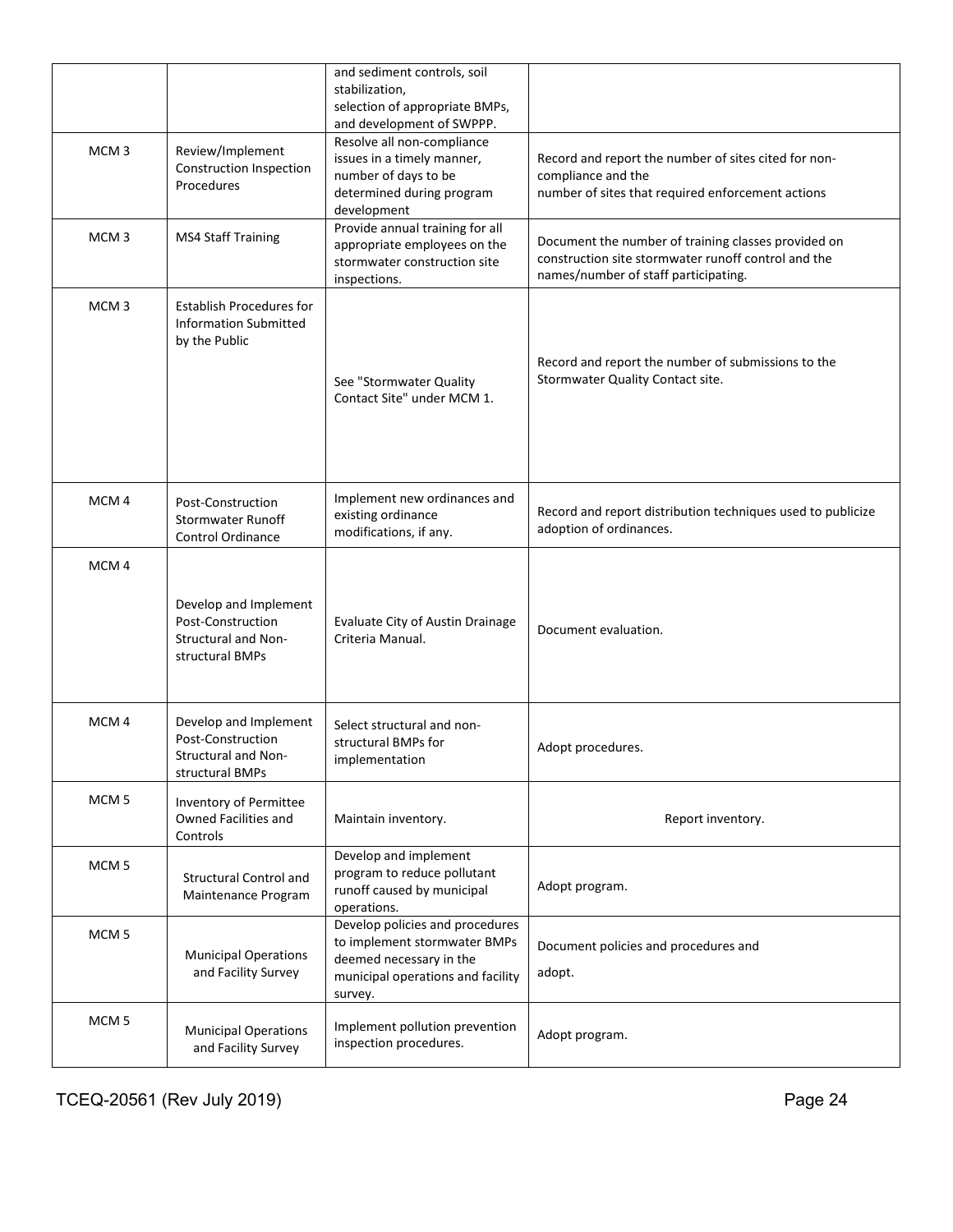| MCM <sub>5</sub> | Disposal of Waste<br>Material               | Implement program.                                                                                                                                                                                                                     | Adopt program.                                                                                                                                       |
|------------------|---------------------------------------------|----------------------------------------------------------------------------------------------------------------------------------------------------------------------------------------------------------------------------------------|------------------------------------------------------------------------------------------------------------------------------------------------------|
| MCM <sub>5</sub> | Contractor<br>Requirements and<br>Oversight | Upon expiration of existing<br>contracts that relate to City<br>owned properties and have the<br>potential of impacting<br>stormwater quality, City will<br>evaluate and revise contracts to<br>adopt City stormwater quality<br>BMPs. | Record and report the number of<br>landscaping contracts that follow the<br>City adopted storm water quality BMPs.                                   |
| MCM <sub>5</sub> | Contractor<br>Requirements and<br>Oversight | Implement revised contracts.                                                                                                                                                                                                           | Have new contracts adopt City's stormwater program.                                                                                                  |
| MCM <sub>5</sub> | <b>Employee Training</b><br>Program         | Provide annual training for all<br>appropriate employees on<br>pollution prevention and good<br>housekeeping measures.                                                                                                                 | Document the number of training classes provided on good<br>housekeeping and pollution prevention and the names and<br>number of staff participating |

#### **F. SWMP Modifications**

1. The SWMP and MCM implementation procedures are reviewed each year.

\_\_\_\_Yes \_X\_\_No

2. Changes have been made or are proposed to the SWMP since the NOI or the last annual report, including changes in response to TCEQ's review.  $\rule[-1em]{0.7em}{0.7em}{2.7em}$ 

If "Yes," report on changes made to measurable goals and BMPs:

| MCM(s) | <b>Measurable</b><br>$Goal(s)$ or $BMP(s)$ | <b>Implemented or Proposed Changes</b><br>(Submit NOC as needed) |
|--------|--------------------------------------------|------------------------------------------------------------------|
|        |                                            |                                                                  |
|        |                                            |                                                                  |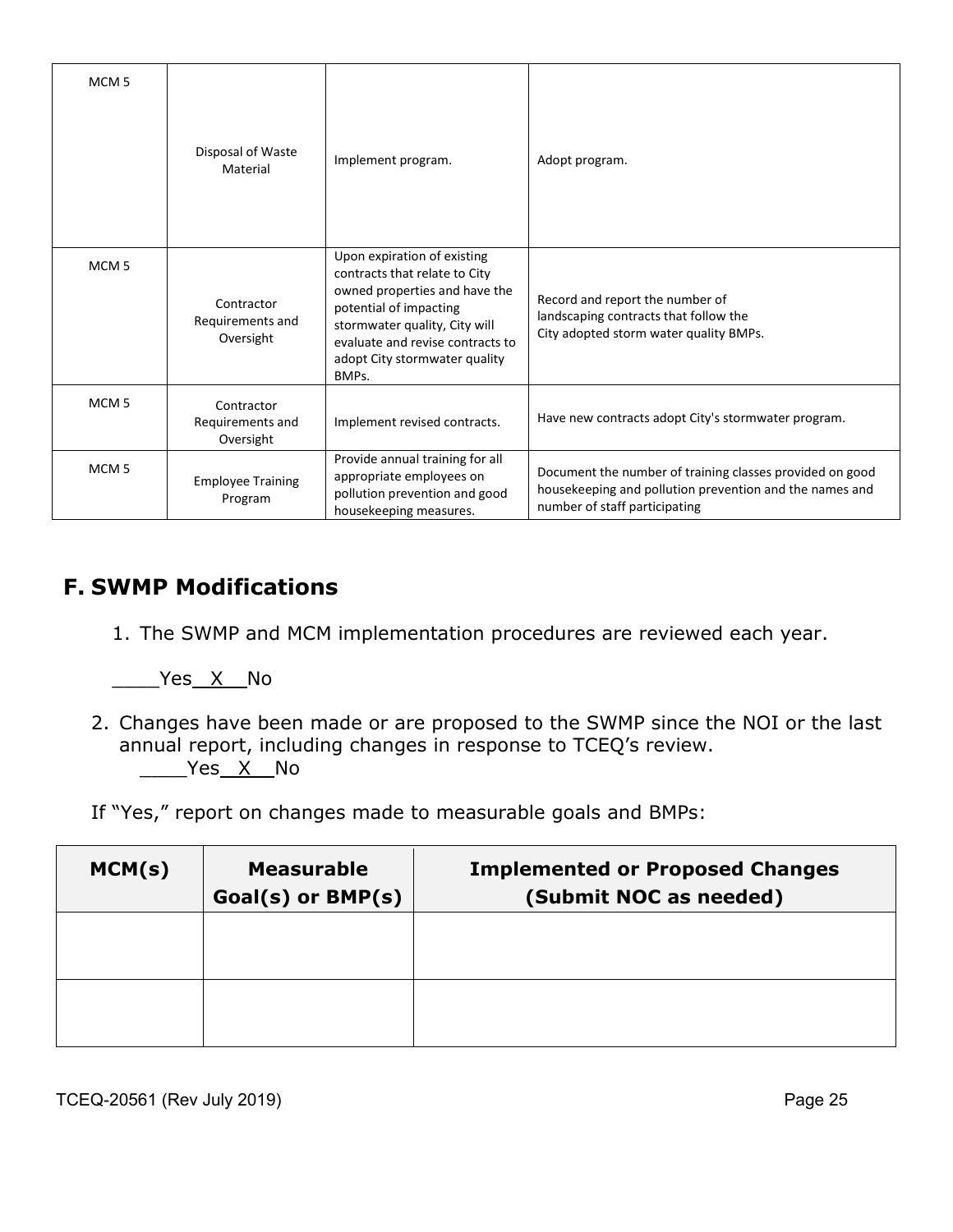**Note:** If changes include additions or substitutions of BMPs, include a written analysis explaining why the original BMP is ineffective or not feasible, and why the replacement BMP is expected to achieve the goals of the original BMP.

3. Explain additional changes or proposed changes not previously mentioned (i.e. dates, contacts, procedures, annexation of land, etc.).

## **G. Additional BMPs for TMDLs and I-Plans**

Provide a description and schedule for implementation of additional BMPs that may be necessary, based on monitoring results, to ensure compliance with applicable TMDLs and implementation plans.

| <b>BMP</b> | <b>Description</b> | <b>Implementation</b><br><b>Schedule (start</b><br>date, etc.) | <b>Status/Completion Date</b><br>(completed, in progress,<br>not started) |
|------------|--------------------|----------------------------------------------------------------|---------------------------------------------------------------------------|
|            |                    |                                                                |                                                                           |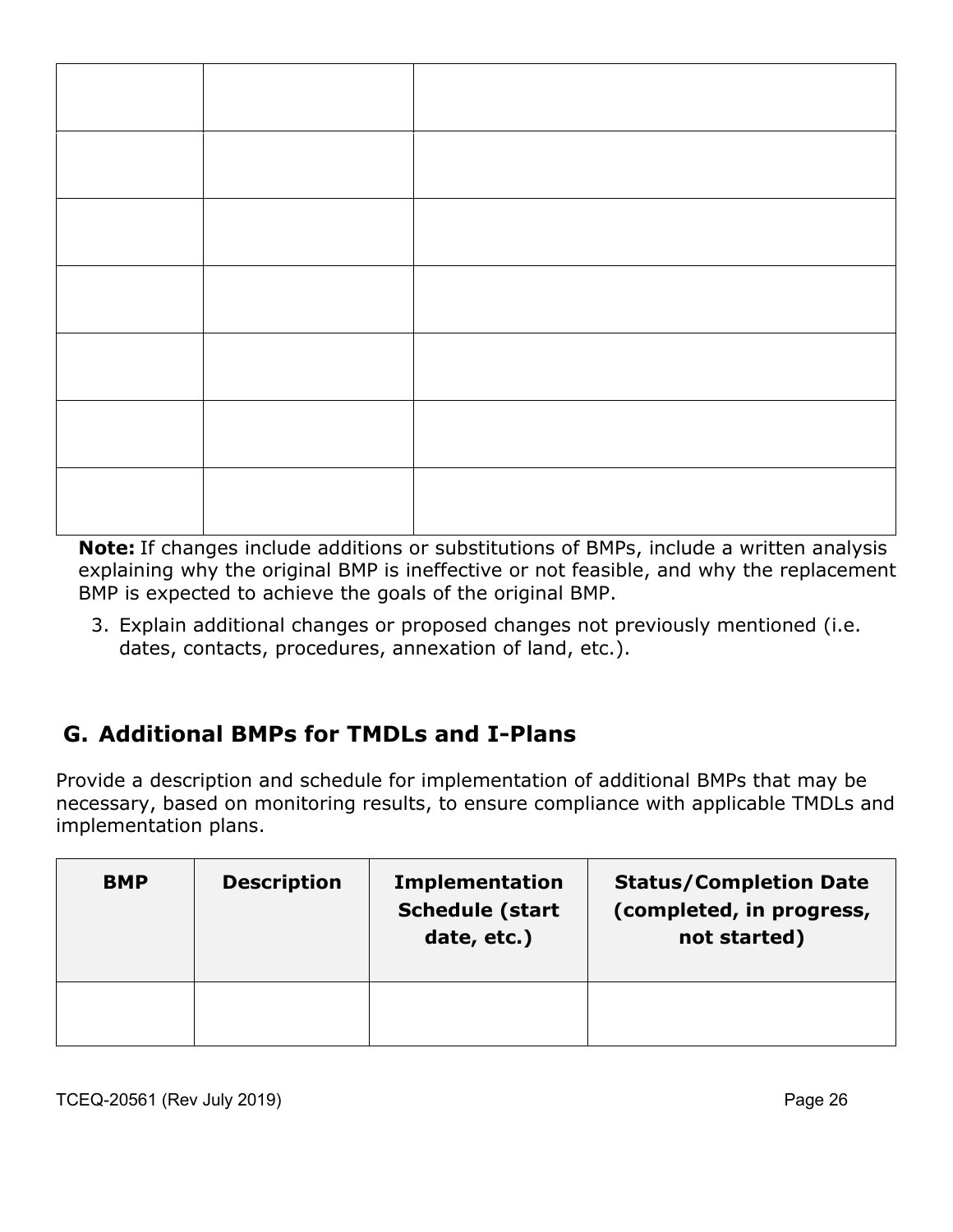#### **H. Additional Information**

1. Is the permittee relying on another entity to satisfy any permit obligations?

\_\_\_ Yes \_X\_\_ No

If "Yes," provide the name(s) of other entities and an explanation of their responsibilities (add more spaces or pages if needed).

Name and Explanation:

Name and Explanation:

Name and Explanation:

Name and Explanation:

2.a. Is the permittee part of a group sharing a SWMP with other entities?

Yes X No

2.b. If "yes," is this a system-wide annual report including information for all permittees?

 $\frac{1}{2}$  Yes  $\frac{X}{Y}$  No

If "Yes," list all associated authorization numbers, permittee names, and SWMP responsibilities of each member (add additional spaces or pages if needed):

Authorization Number: \_\_\_\_\_\_\_\_\_\_\_\_\_\_\_\_\_\_\_ Permittee:\_\_\_\_\_\_\_\_\_\_\_\_\_\_\_

TCEQ-20561 (Rev July 2019) **Page 27**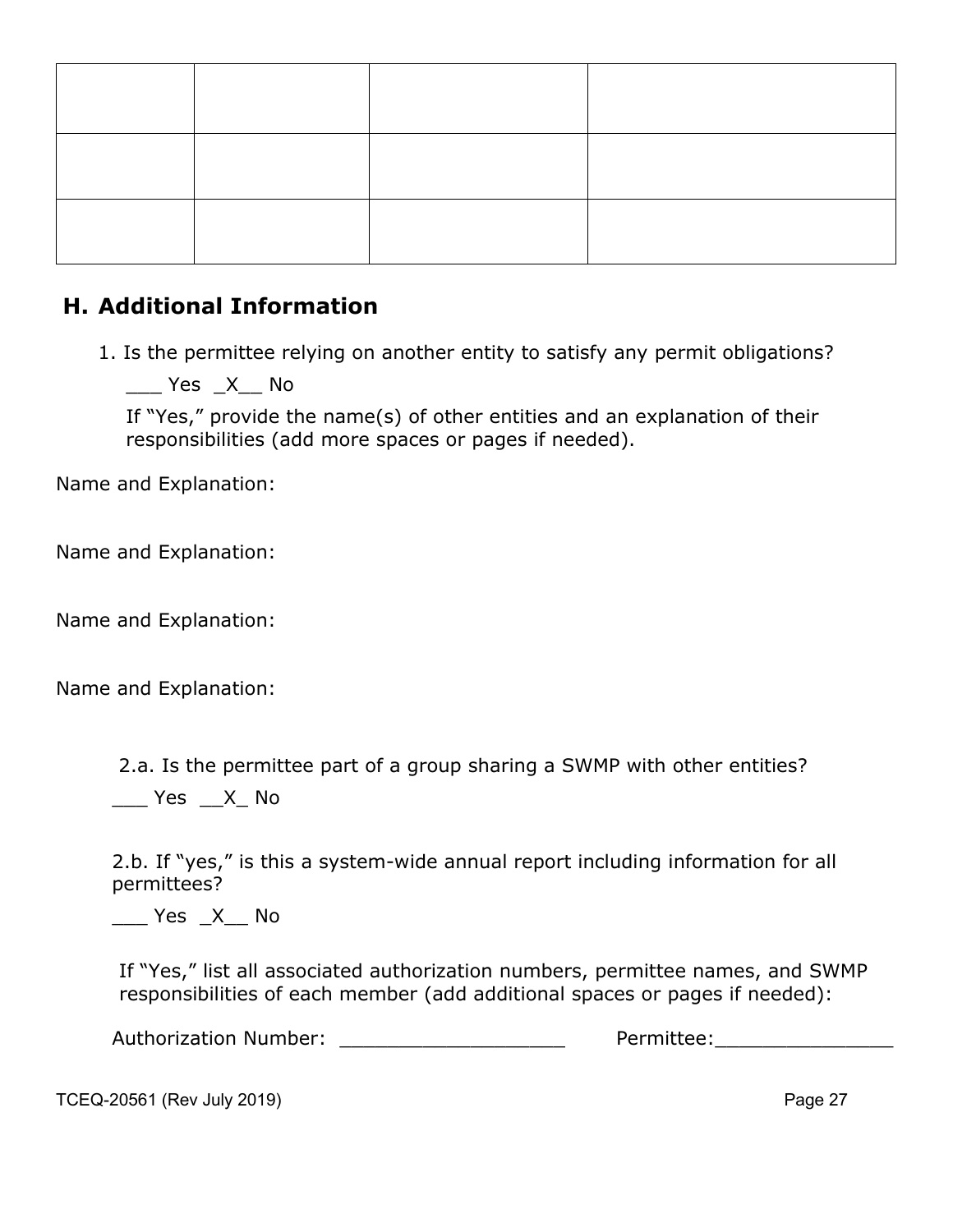| Authorization Number: | Permittee: |
|-----------------------|------------|
| Authorization Number: | Permittee: |
| Authorization Number: | Permittee: |

#### **I. Construction Activities**

1. The number of construction activities that occurred in the jurisdictional area of the MS4 (Large and Small Site Notices submitted by construction site operators):

 $29$ 

2a. Does the permittee utilize the optional seventh MCM related to construction?

\_\_\_ Yes \_X\_\_ No

2b. If "yes," then provide the following information for this permit year:

| The number of municipal construction activities<br>authorized under this general permit |  |
|-----------------------------------------------------------------------------------------|--|
| The total number of acres disturbed for municipal<br>construction projects              |  |

*Note: Though the seventh MCM is optional, implementation must be requested on the NOI or on a NOC and approved by the TCEQ.*

#### **J. Certification**

If this is this a system-wide annual report including information for all permittees, each permittee shall sign and certify the annual report in accordance with 30 TAC §305.128 (relating to Signatories to Reports).

*I certify under penalty of law that this document and all attachments were prepared under my direction or supervision in accordance with a system designed to assure that qualified personnel properly gathered and evaluated the information submitted. Based on my inquiry of the person or persons who manage the system, or those persons directly responsible for gathering the information, the information submitted is, to the best of my knowledge and belief, true, accurate, and complete. I am aware that there are significant penalties for submitting false information, including the possibility of fine and imprisonment for knowing violations.*